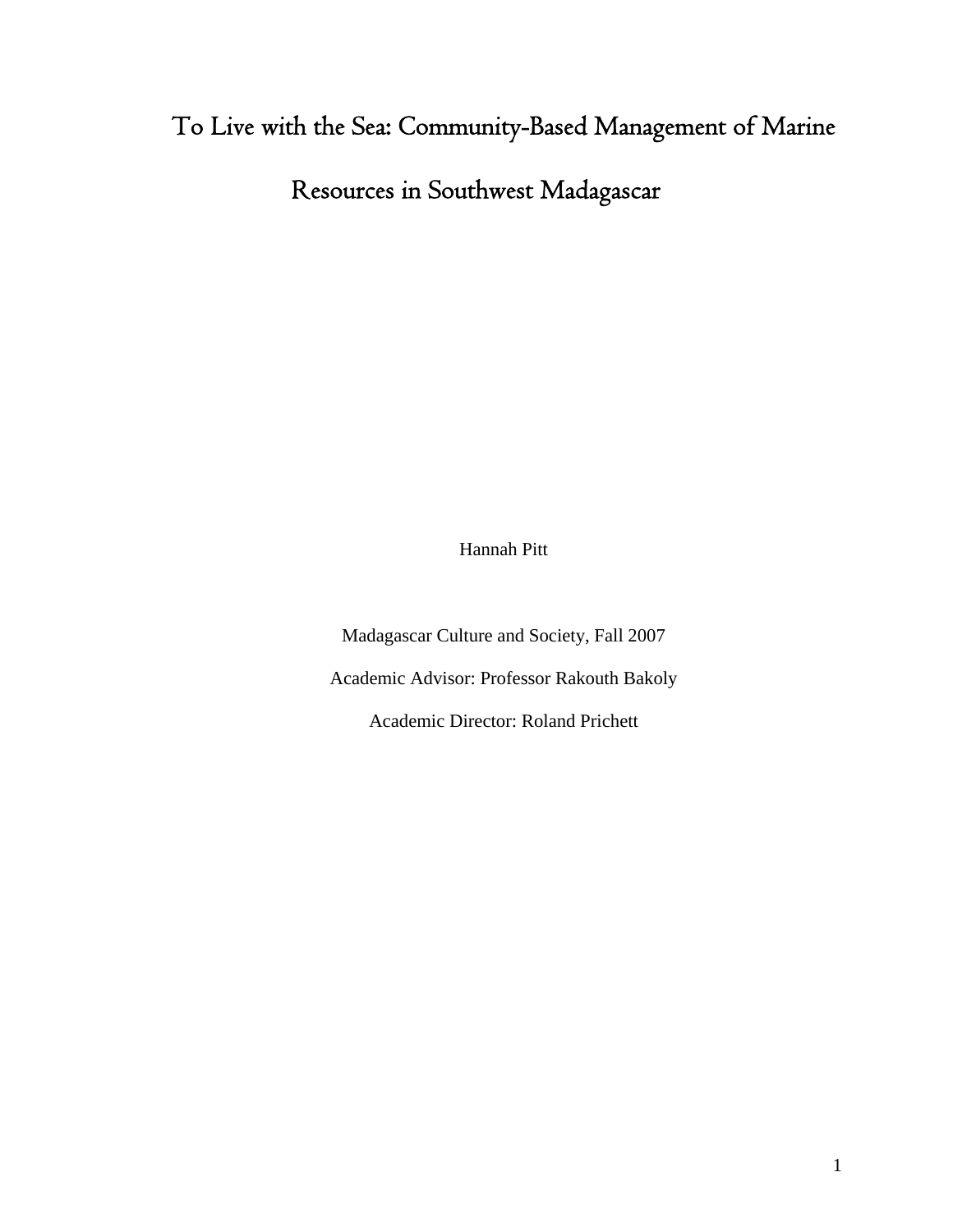*I would like to thank the Wildlife Conservation Society for all of their help in facilitating this study. Without their continued support, it would not have been possible. I would also like to thank my translator Felana, who did much more than interpret: she was also a guide, an advisor, and a friend.*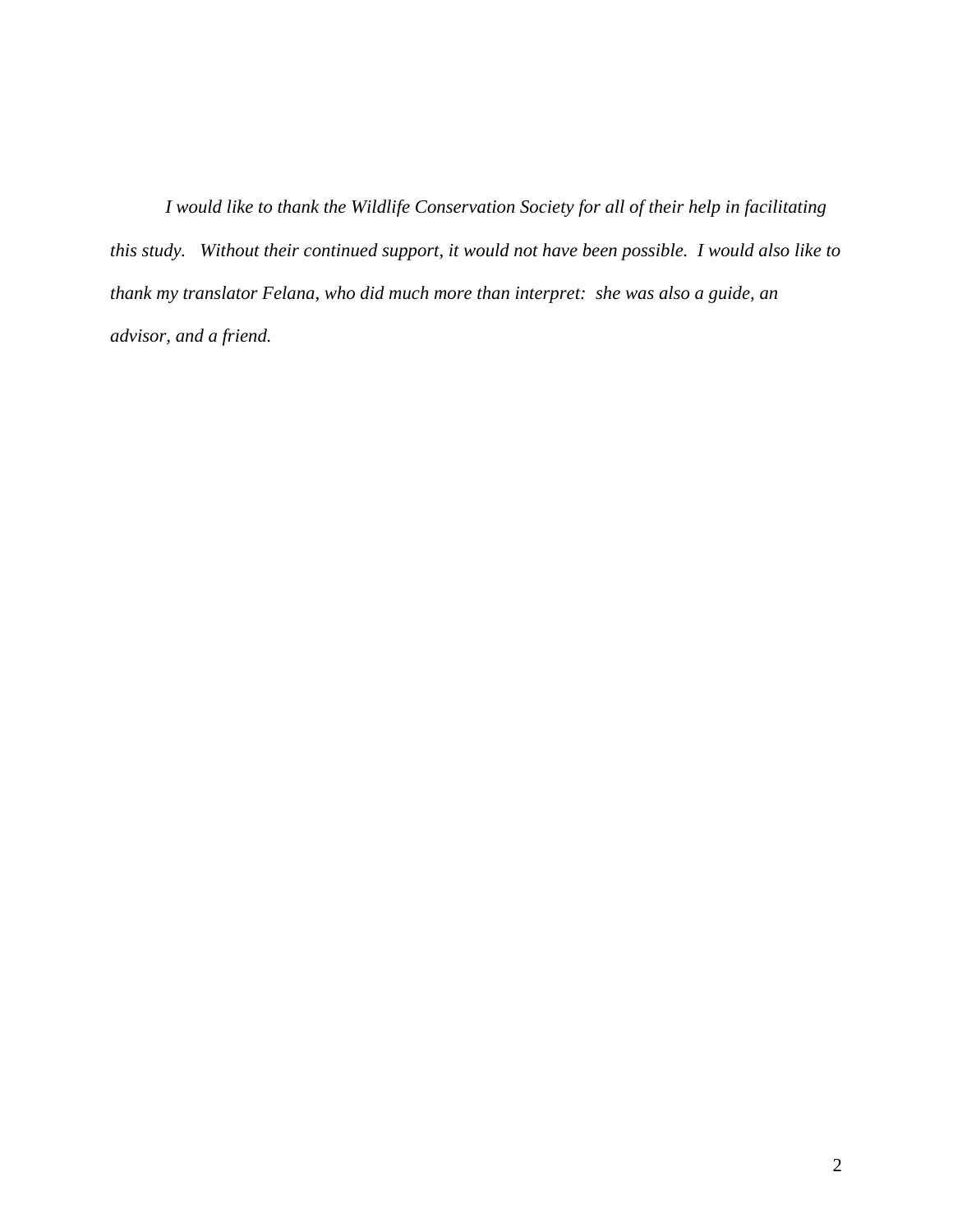### **Table of Contents:**

| Give a Little, Get a Little: the Economic Impacts of Preservation 8-15 |
|------------------------------------------------------------------------|
| Changing Tides: Community Perspective and Social Implications15-22     |
| To Live with the Seabut Make a Living: The Future of Velondriake22-29  |
|                                                                        |
|                                                                        |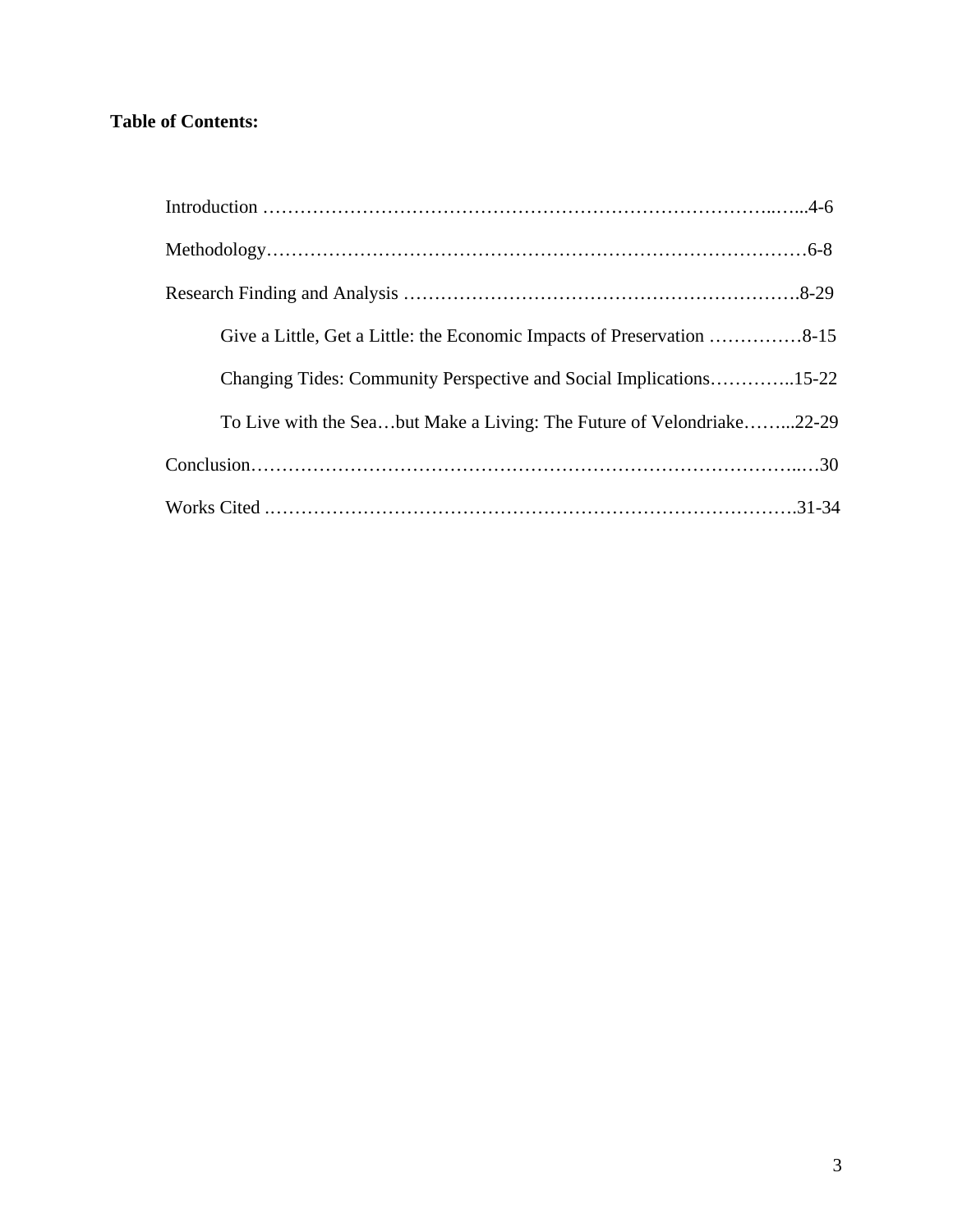# **Introduction:**

"God intended us to fish, and we will fish until the end," the elderly Vezo fisherman explained, shrugging his shoulders as if in resignation to an unavoidable truth (Niry). For a people whose history, culture, and economy have revolved around the sea for generations, the idea of preservation is just not palatable, he seemed to be saying. The momentum of tradition, in other words, cannot be stopped. Yet in 23 Vezo fishing villages in the region of Andavadoaka, along the southwest coast of Madagascar, communities have collectively established seasonal and permanent restrictions on critical fishing grounds that together make up an 823 km<sup>2</sup> marine protected area. What prompted these fishermen, one might ask, to voluntarily impose regulations and limit access to the resources they and their ancestors once used freely? Over the course of the past decade, fishermen in Andavadoaka, a village about 45 km south of Morombe, and the surrounding communities, have experienced significant declines in the average yields of octopus and fish. Over-harvesting and both anthropological and climate-induced reef degradation are threatening populations of marine species, and with them, the future livelihood of the communities. In 2003, working together with the London-based NGO Blue Ventures (BV), the inhabitants of Andavadoaka agreed to establish a trial no-take zone (NTZ) beside the near-by island of Nosy Fasy. After seven months of restricted octopus harvesting, fishermen found that populations and average size of the species had greatly increased. News of the success in Andavadoaka prompted many neighboring communities to follow suit, and within a year, eight seasonal reserves for octopus, fish and sea cucumber were established in the region. These communities recognize that the marine resources they depend on require careful management—in other words, if there is no change in the attitude voiced by the old man, "the end" may be much closer than their ancestors could have imagined.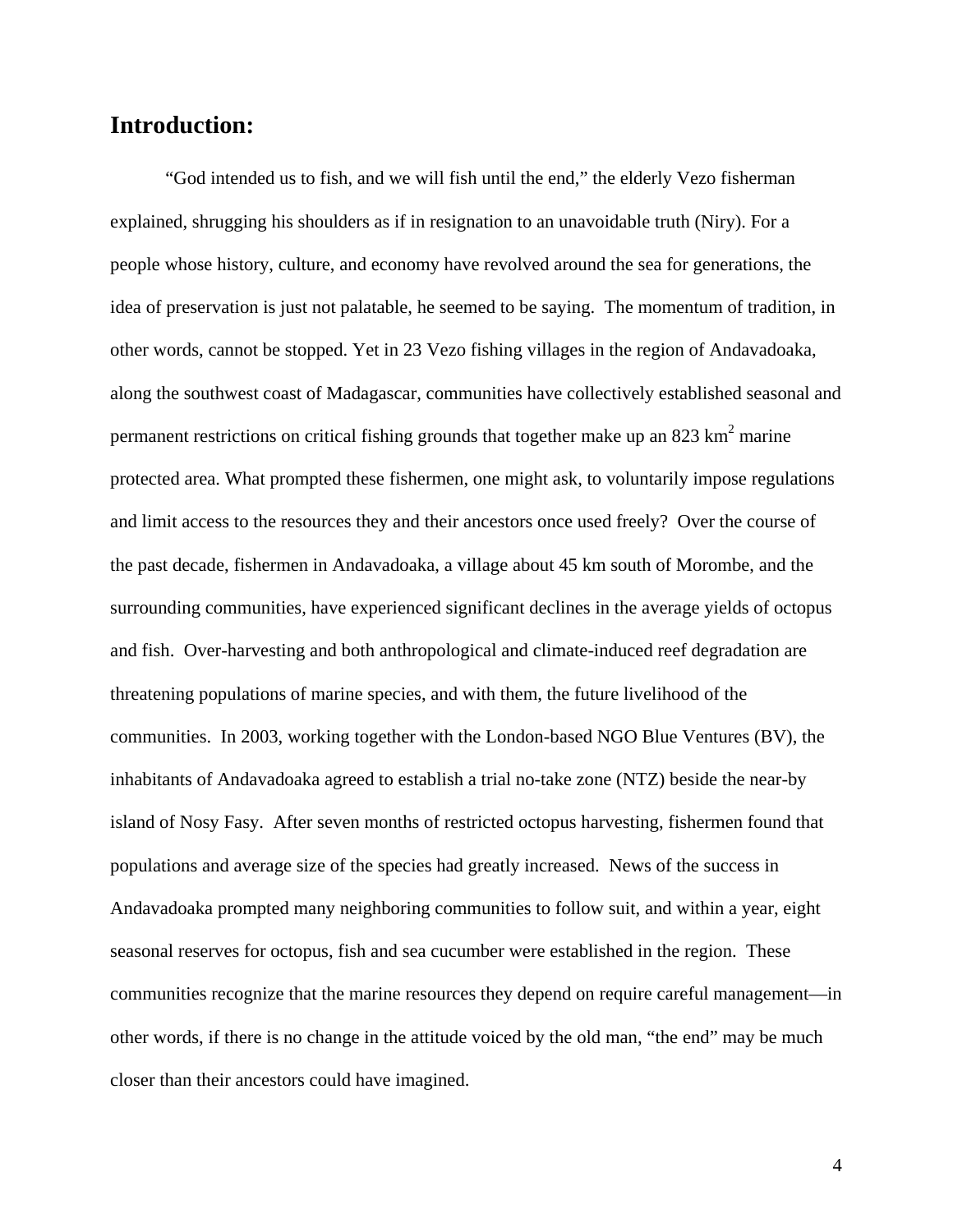In 2006, an association was established to oversee the growing community-based management efforts and provide a structure to address the concerns of fishermen in the region. The Velondriake association, which means "to live with the sea", is composed of a committee of elected representatives from each of the participating villages, which are further subdivided into three administrative bodies by geographical region. Wildlife Conservation Society (WCS) joined the Blue Ventures team in providing technical and administrative support. The preservation efforts of the villages are soon to gain the status of Marine Protected Area, which will include seasonally and permanently restricted coral reef, mangrove, sea-grass, and baobab forest habitats, as well as special management areas intended for the development of aquaculture and ecotourism (Harris). The planning and zoning for this extensive marine park was carried out by the representatives of Velondriake themselves.

Despite the many successes, not all community members feel that the preservation efforts of Velondriake have improved fisheries or enhanced their lives in a significant way. Others are simply not prepared to give up traditional practices, and believe that it is their right to fish as they always have. At the same time, the Velondriake committee is working to better serve the community by responding to concerns, and improving and expanding its program and policies. This past November, representatives gathered for a two-day conference in Andavadoaka to address, among other things, the problems and priorities reported in a recent survey conducted in the villages, and to discuss upcoming development projects.

This study will analyze how and to what extent the participating communities are benefiting from the protection and regulation of marine areas, and how local development initiatives can be improved and expanded to better integrate local needs and enhance the quality of life. The first section of this study presents a normative economic evaluation of the preservation efforts on the community. The opportunity costs, in this case the benefits forgone in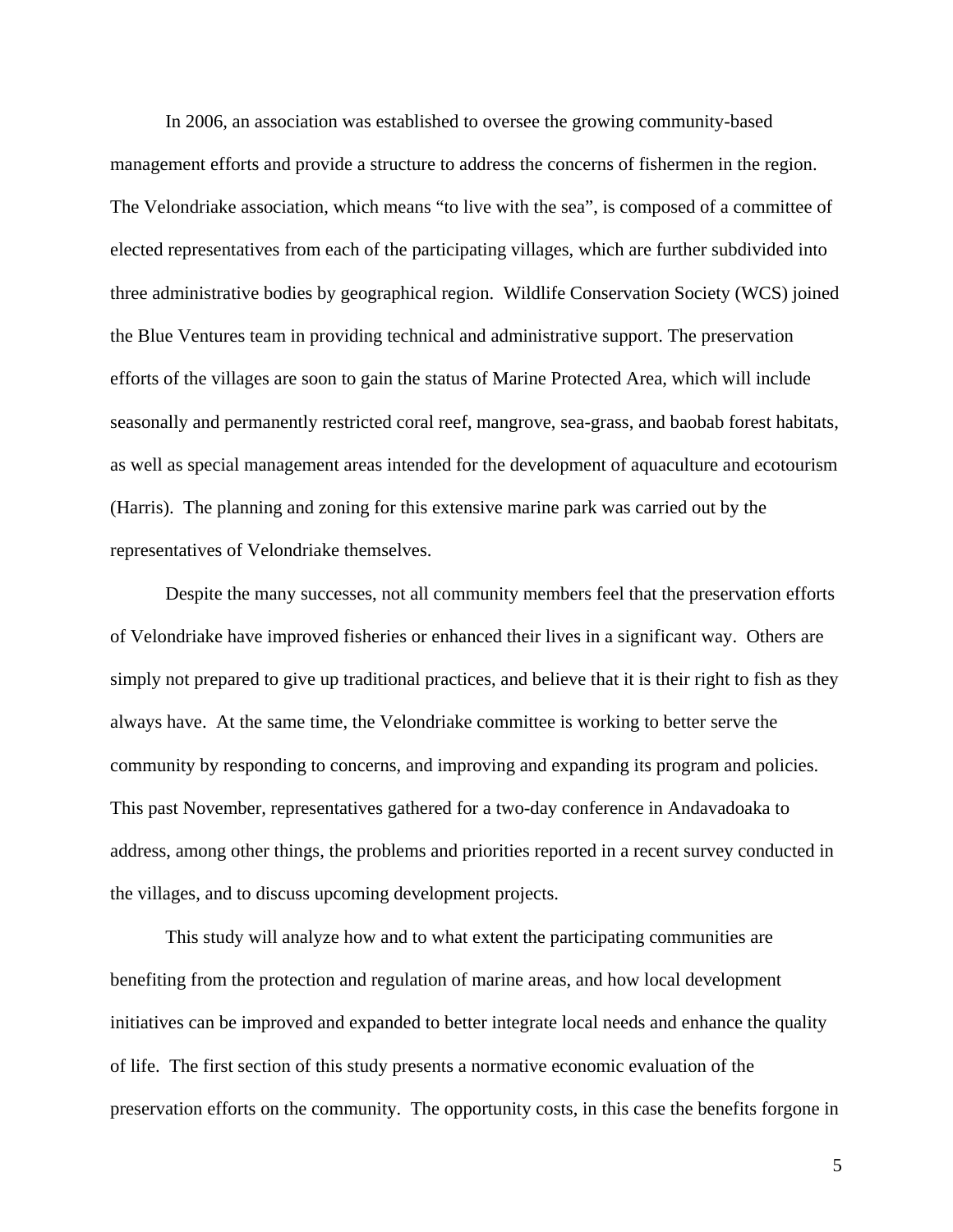not pursuing traditional fishing behaviour, are weighed against the benefits of preservation and the social costs that are avoided as a result. The second section examines the social impacts and implications of preservation in the region. The perspectives and attitudes of village inhabitants towards the actions and objectives of the Velondriake association are analyzed in the context of Vezo society and culture. Drawing on these evaluations, suggestions are made for how the association can improve relations, build trust, and better incorporate the concerns of villagers in community management. The final portion of the study, which investigates the opportunities for further development of the local economy, explores the means by which the association and the participating communities can improve the overall quality of life in the region.

# **Methodology:**

The economic and the social impacts of preservation were assessed using qualitative data collected through a series of interviews in four of the participating villages of the Velondriake association. Members of WCS facilitated an initial meeting with the President of the *Fokontany* in Andavadoaka and the President of the Velondriake association, who then provided a letter of introduction granting official permission to conduct the study in the participating villages. In each village, the President of the *Fokontany* and at least one of the local Velondriake committee representatives were interviewed. The majority of informants were local fishermen, but local merchants, employees of Copefrito, and members of the WCS and BV were also consulted. Fishermen and other adult village inhabitants were chosen randomly, and represent individuals of both sexes, and a range of ages and socio-economic rank. An interpreter translated questions from French to Malagasy, and responses back into French. She was present at the majority of interviews, except for the few occasions in which the informant spoke French. Initially,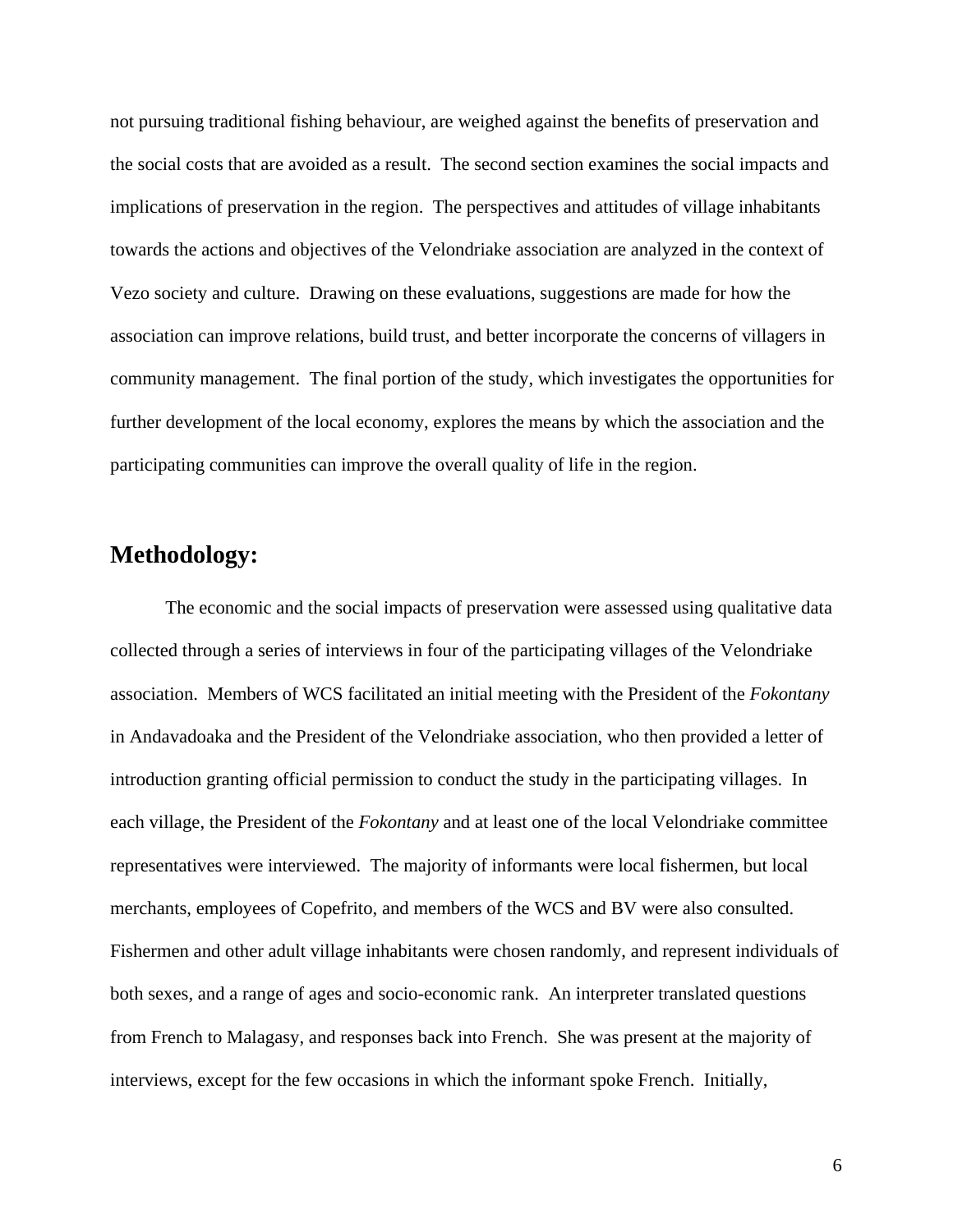interviews were approximately 30 to 45 minutes. However, it was advised by a member of the BV team to limit interviews to 15 minutes, and this recommendation was followed starting on the second day of interviews. In some cases, longer and more in-depth interviews were held with local officials, employees of Copefrito, and members of WCS and BV.

From November 16 through 17, the central committee of the Velondriake held a conference in Andavadoaka, attended by representatives from each of the 23 villages, as well as members of the two associated NGOs. Over the course of these two days, presentations and discussions were held regarding past, present, and future initiatives of the association, as well as results from a recent survey of the population. The translator took notes in French, which she later explained in further detail. During some of the sessions, a member of the Blue Ventures team translated the discussion directly into English.

Daily life in the villages was observed and experienced throughout the field study. The fishing practices and daily routines of the villagers were carefully noted, and stays in the different villages provided a chance to compare and contrast findings.

Limited transportation options obligated a two-day layover in Salary, a Vezo fishing town approximately 85 kilometers to the south of Andavadoaka. Although unanticipated, interviews conducted in Salary proved to be an interesting addition to the study, affording an opportunity to explore the perspective on preservation and resource management in a region where no such initiatives currently exist. As the terminus of the taxi-brousse circuit from Tulear, the studies in Salary also shed light on the effects of Andavadoaka's relative isolation on the local economy.

In addition to limited transportation along the coast, there were a number of unexpected difficulties in the field. Soon after I began to conduct interviews with villagers, it became clear that there was an expectation of payment of some kind in exchange for their time and information. Asking the informant to give their name increased the expectation for payment, as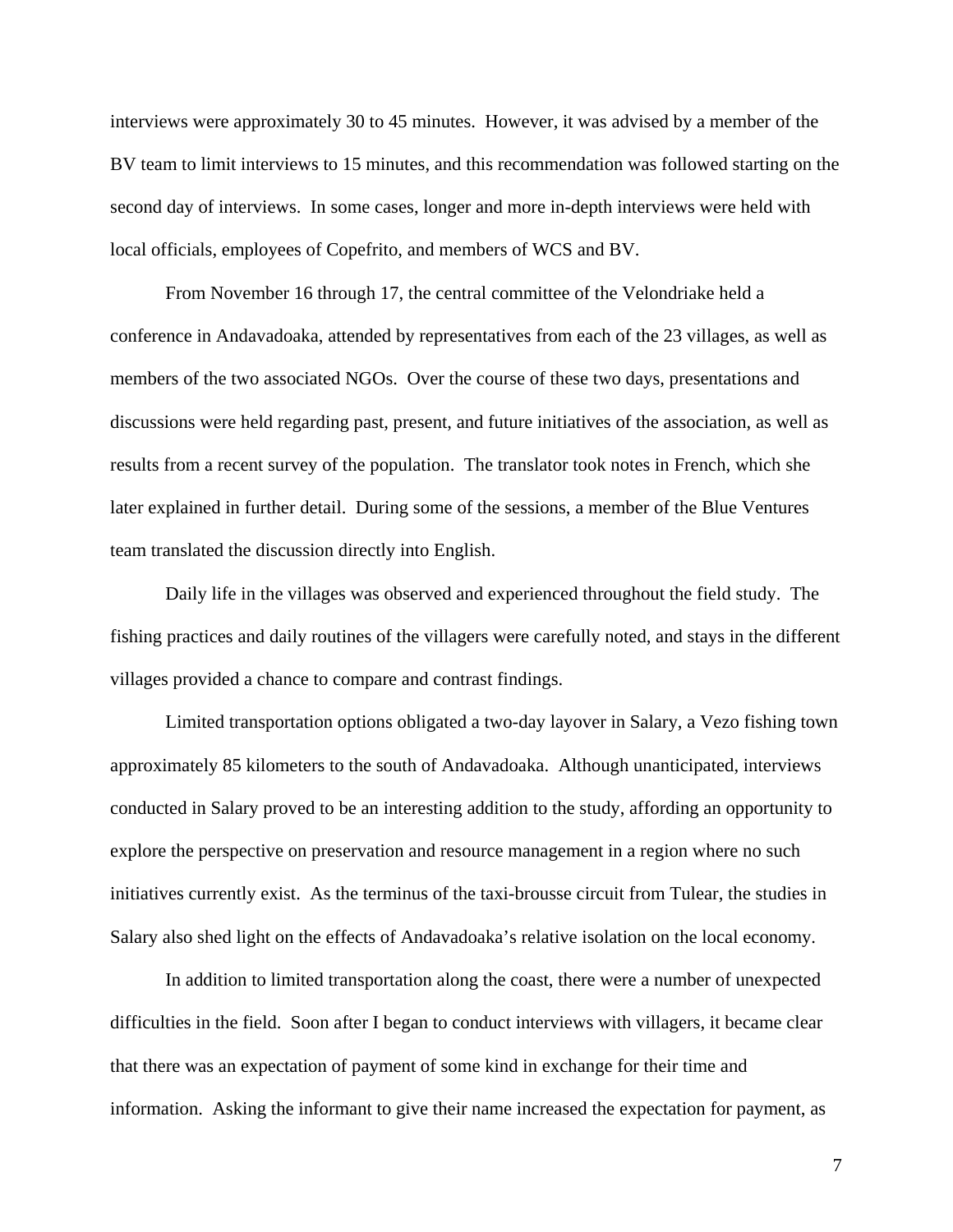interactions made clear. This was confirmed by local people, and advised me to stop asking names. Therefore, many informants are referred to with pseudo-names throughout the paper. While distributing gifts to informants may have lessened these difficulties, doing so would have undoubtedly changed the nature of the interaction. Motivated by money, informants may have altered or embellished information, thereby jeopardizing the validity of the data. Small gifts for children were given in some instances, and perhaps a gift of this nature would have been appropriate to bring to the field for all informants as a token of my appreciation.

The most significant obstacle I faced in my field study was the language barrier. While my translator was thorough and accurate in her work, there is inevitably a great deal of nuance, inflection, and tone that is lost in translation. Unable to interact with informants in their native language, I felt I was unable to make my informants feel as comfortable and at ease with me as I would have liked. Even aside from language, my physical appearance as a foreigner undoubtedly affected my interactions with the villagers, and possibly the nature of their responses.

### **Research Findings and Analysis**

#### **Give a Little, Get a Little: the Economic Impacts of Preservation**

In a classic normative economic analysis, the benefits of a given activity are weighed against the costs to determine the overall impact on a given individual or group of individuals. In this study, the benefits of community-based resource management and preservation must be weighed against the opportunity costs associated with the behaviours and fishing practices that have been relinquished. The fisheries represent a public good, and so the actions of each individual fisherman have an impact on the resource, and therefore on community welfare as a whole. As such, the cost-benefit evaluation must incorporate social costs, which include private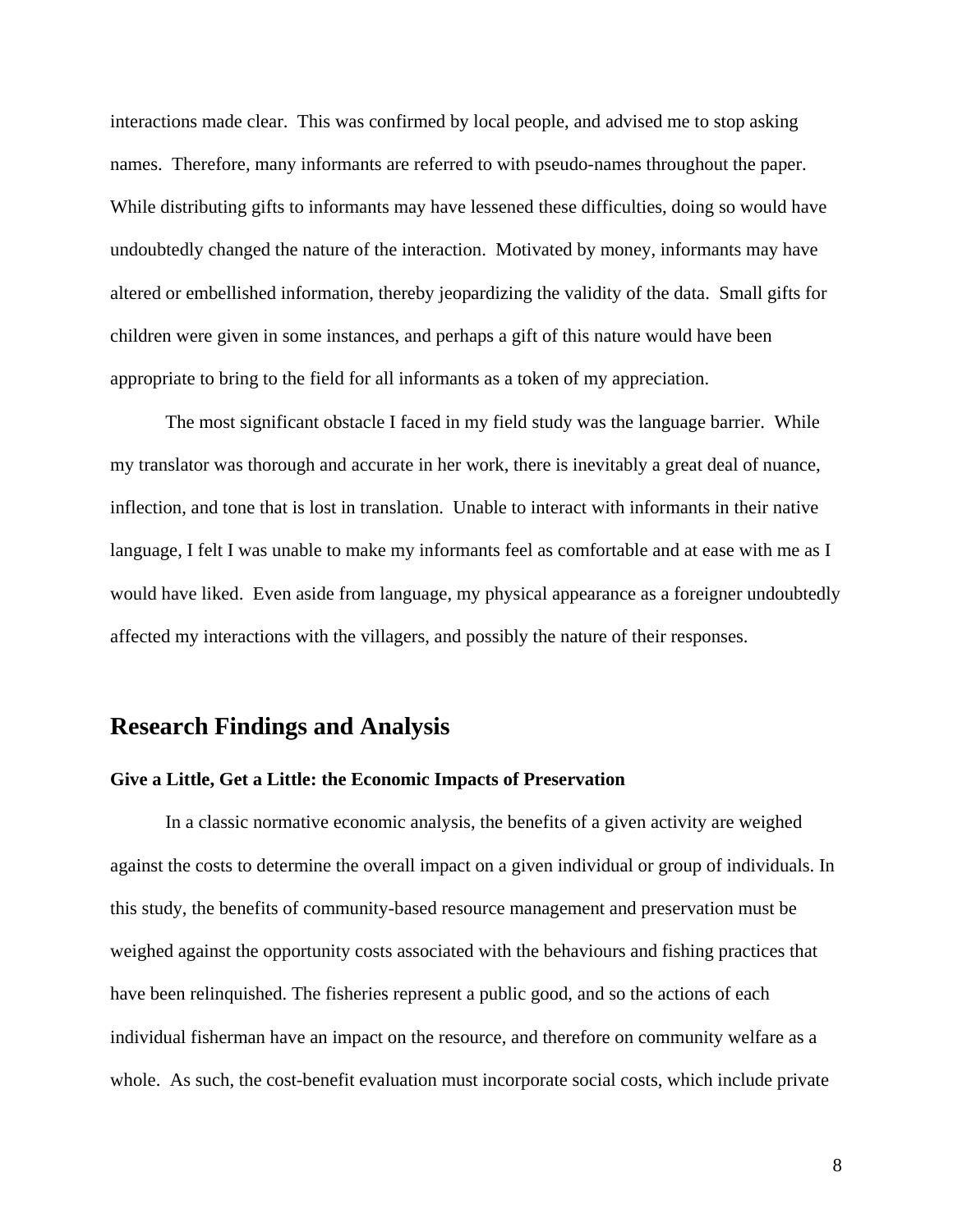costs together with the costs borne by others as a result of the actions of an individual, or what is referred to as negative externalities*.* When decisions are made without considering externalities, the individual will consume or use the public good at a rate that is beyond optimal, depleting the resource for all users. The motivation of the individual fishermen to exploit the resource for his own gain creates a social cost that has contributed to the degradation of the fisheries in the Velondriake region. Particularly over the past ten years, as demand and available buyers of fresh octopus have increased, fishermen have amplified their efforts to harvest this valued commodity (Dany). The implementation of community-based management of the marine resources is a means to reduce these negative externalities and maximize social welfare in the long-run. However, the opportunity costs of complying with the no-take zones and equipment regulations of the Velondriake association are not negligible for the participating communities, and many individuals have incurred significant private costs. Despite these limitations, in consideration of the long-term welfare of the participant communities, the economic impacts of Velondriake's preservation efforts are beneficial.

In the short-run, the octopus reserves clearly increase both the quantity and the quality of the species. At the end of the no-take period, daily catch sores from a pre-reserve average of 0-2 kilos per person to 10-18 kilos (Roger). Individual animals can weigh up to 6 kilos. This heightened catch lasts for 2-3 days, and gradually declines over the course of about one to two weeks, depending on the weather, the number of fishermen present, and the productivity of the zone selected as a reserve. While the immediate results are extreme, they say little about longterm impacts. The initial benefits must be compared to the opportunity costs that are forgone during the previous weeks of limited octopus harvesting. NTZs are generally located in a critical fishing area for octopus, and so yields are significantly reduced during the months of the closure. It is therefore not immediately evident that the increased yields of three days outweigh the total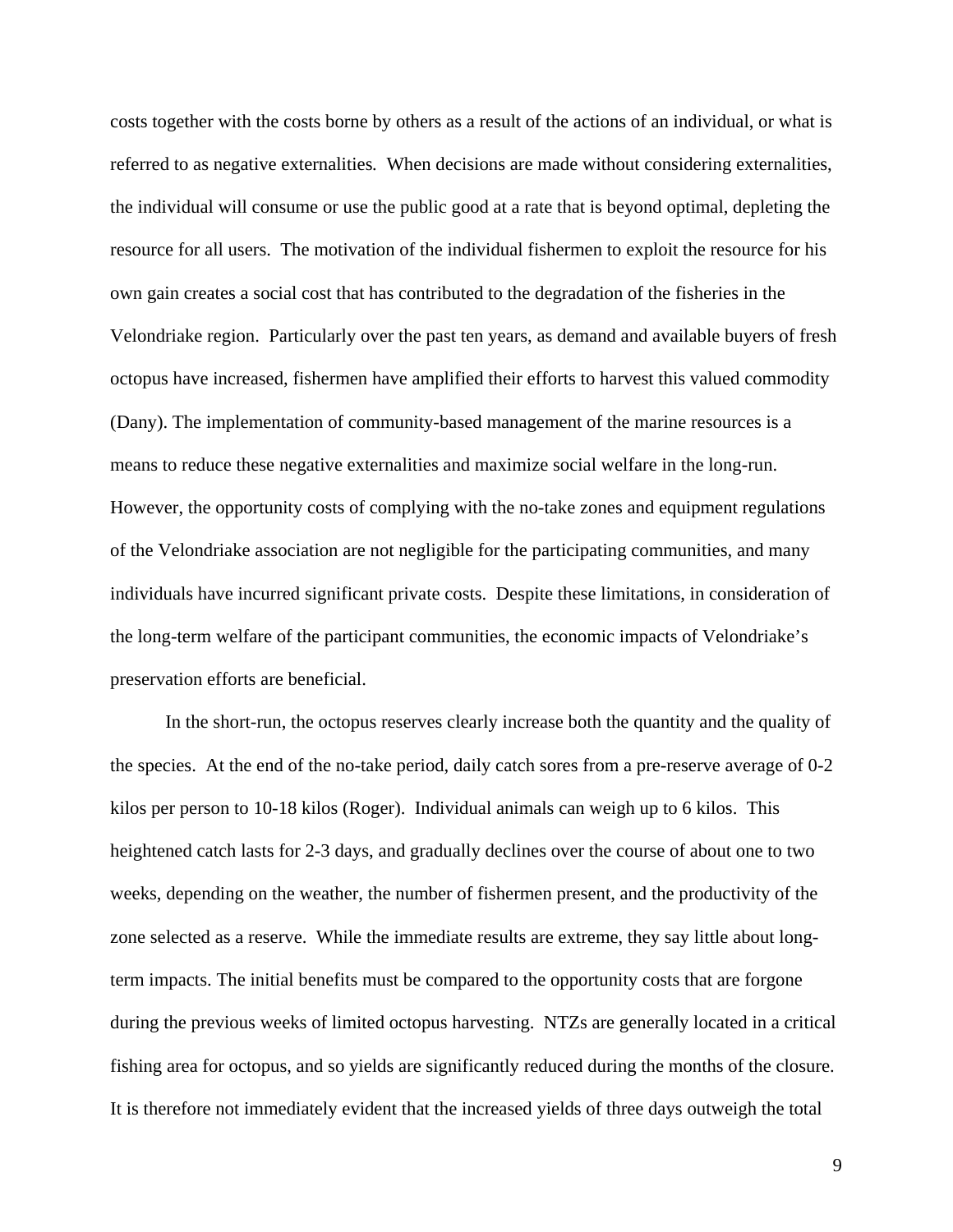octopus catch a fisherman forgoes in two months of restricted harvesting. However, recent trends in local octopus populations indicate that in the absence of preservation, their numbers would continue to diminish. Therefore, the outcome of the reserve cannot be compared to a stable, prereserve daily average yield, but must be weighed against an alternative situation of declining, or even negligible harvest. Even if populations fall back again soon after opening, the few months of respite give the over-harvested species an opportunity to recover that may be critical to their continued existence in the region. As the fishermen's most lucrative source of income, the total depletion of octopus in the area would certainly be a catastrophe for the local economy. In addition to the short-term benefit of heightened yield, the seasonal restrictions allow this potentially significant future cost to be averted, or at least forestalled. That is not to say that all results of the opening days are short-lived: fishermen report sustained increases in the abundance and size of fish and sea cucumbers, as well as the reappearance of certain species that had previously been rare or virtually depleted. These improvements in yield can persist for weeks and even months after octopus populations have diminished.

Nevertheless, fishermen certainly do incur costs in abiding by the seasonal regulations. During the no-take season, fishermen substitute octopus harvesting with other less-lucrative fishing activities. For men, these alternatives including diving and fishing with both nets and lines, while women primarily harvest sea cucumbers. Fish and sea cucumber, dried and sold to local merchants, earn a lower price than the fresh octopus collected by Murex and Copefrito. Octopus can be harvested from locations outside of the reserve, but this often requires significantly more time and effort on the part of the fisherman, as these sites are generally further away from the village. While wealthier fishermen may be less impacted by the closing, poorer members of the community may not have the equipment or even the pirogue necessary to pursue some of the available alternatives (Eric and George, Velondriake Conference). With their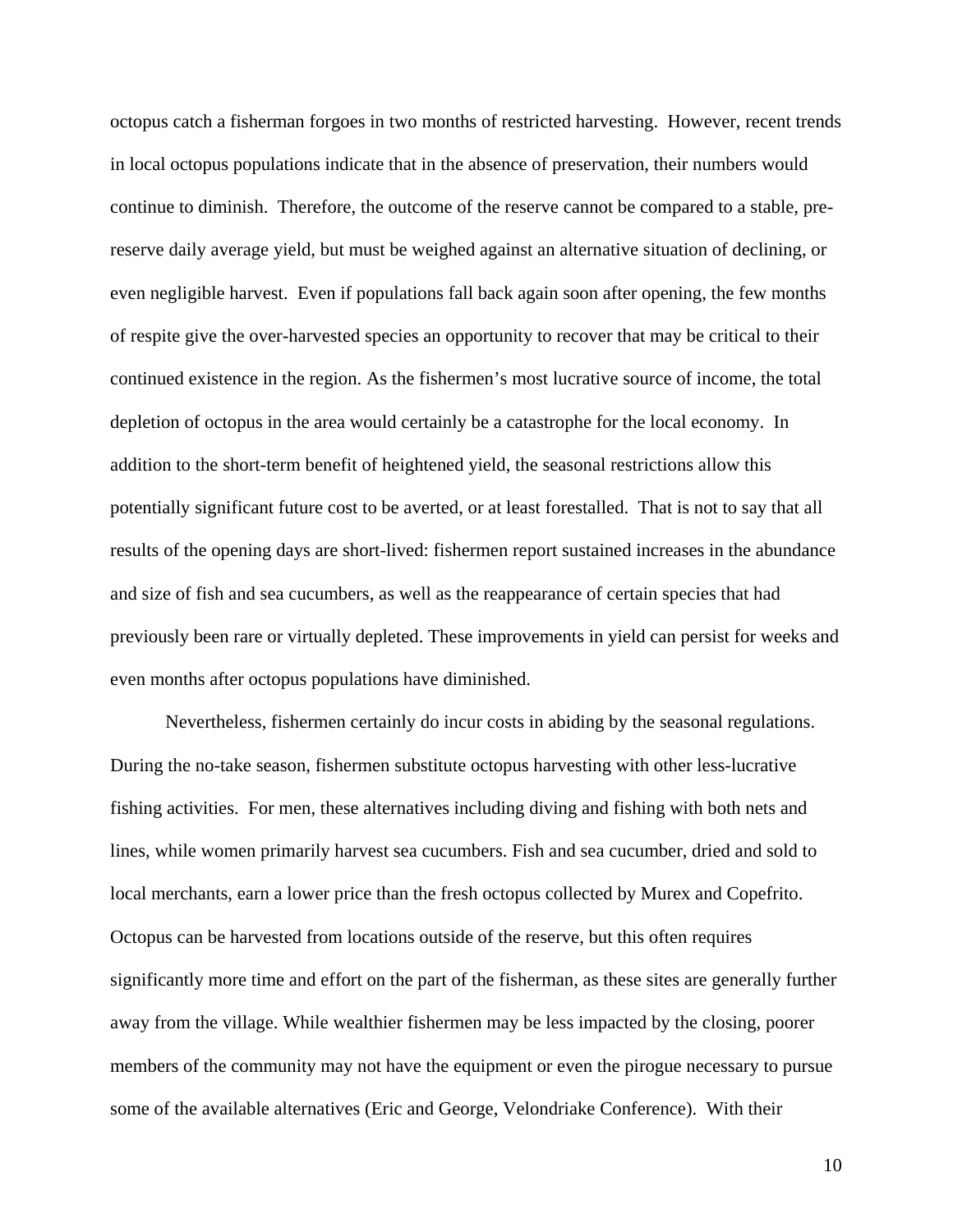activities thus limited, many informants, as well as a regional collector of Copefrito, spoke of the economic hardship endured during these no-take periods (Dominique). "When the reserves are closed, our marmites are closed" lamented Gila, an elderly resident Lamboara.

More than just the seasonal restrictions, the fishermen have also agreed to abide by certain regulations on fishing equipment and techniques. Three main restrictions have been established as *Dina*, or local law, and approved by each of the participating villages. Firstly, it is forbidden to use *laro*, a natural substance used to kill fish or other animal, which indiscriminately poisons all marine life over a large area. Secondly, the association has banned the practice of *valibato*, the disruption or destruction of coral. This is a practice frequently employed by women, who drive octopus from their hiding places in the reef by breaking the surrounding coral with long poles. Men also damage or relocate coral heads when they dive to procure octopus living in deeper crevices. Octopus and other marine species are then no longer able to live and reproduce in the degraded coral, and tend to flee to more distant and hospitable locations. The third restriction prohibits the use of small-mesh nets, or *tarikaky*, which capture large quantities of small fish, thereby disrupting the completion of the life-cycle. Like the NTZs, abiding by these regulations comes with certain private costs: fishermen must forfeit techniques that often yield more catch with less effort. The use of *laro*, for example, allows an individual to amass a large number of fish or sea cucumbers for free—as the substance is simply extracted from a tree—and with minimal effort, as the dead animals float to the surface and are easily collected. Many fishermen must buy new equipment in order to comply with the regulations, particularly nets of the allowed mesh-size. While this is a hefty burden for some, it is simply too great of an expenditure for others, leaving those individuals without the equipment necessary for their daily needs.

In consideration these concerns, however, it is essential to keep in mind the reason the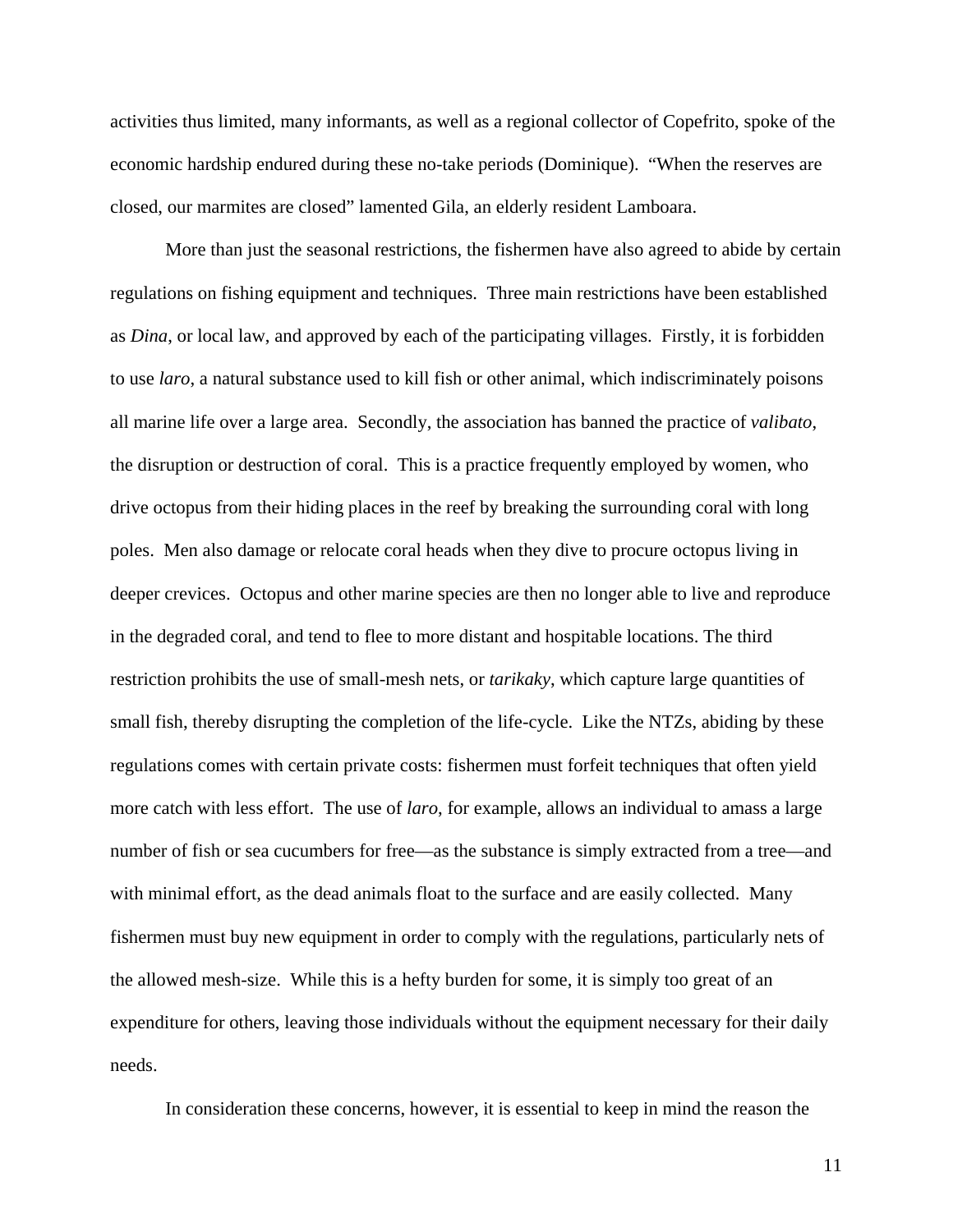*Dina* were established: destructive fishing methods were accelerating the decline in the populations of octopus and other marine animals, thereby incurring serious long-term social costs. The motivation behind implementing the equipment regulations, like the seasonal regulations of the reserves, is in large part to evade these costs and to improve yields in the future. Moreover, explained Herilala, Director of the Marine and Coastal Program at WCS, the low yield that fishermen complain about is not a matter of available equipment—if populations are allowed to recover, the banned methods are unnecessary to procure sufficient fish and octopus. In addition, some individuals find the new fishing equipment beneficial. Madame Rabebolo of Lamboara, for example, considers the designated nets more efficient than the smaller nets because they catch only the larger fish. The smaller fish are less valued by collectors, she explained, and so have little benefit beyond local consumption.

Many steps have been taken by Velondriake to minimize the costs incurred by fishermen, both in abiding by the new restrictions and in honouring the no-take period. To this end, reserves have been modified in a number of ways to make them less restrictive, depending on the specific concerns of the community. In marine zones that are frequented by fishermen from different neighboring villages, a system of alternating reserves ensures continual access to octopus fisheries. For instance, in the southern portion of the Velondriake region, where fishermen from three villages all harvest octopus in the same cluster of sites, three zones have been designated as reserves. When one is closed, the other two are open, and the restricted zone rotates seasonally. This gives fishermen more access to octopus fisheries throughout the year, while limiting overharvesting in any one area. In some communities, fishermen have gained the approval of the central committee to fish species other than octopus during the no-take period. In those locations where the periphery of the reserve represents important fishing sites for the community, previously-existing restrictions on these zones have been relaxed. More than just modifications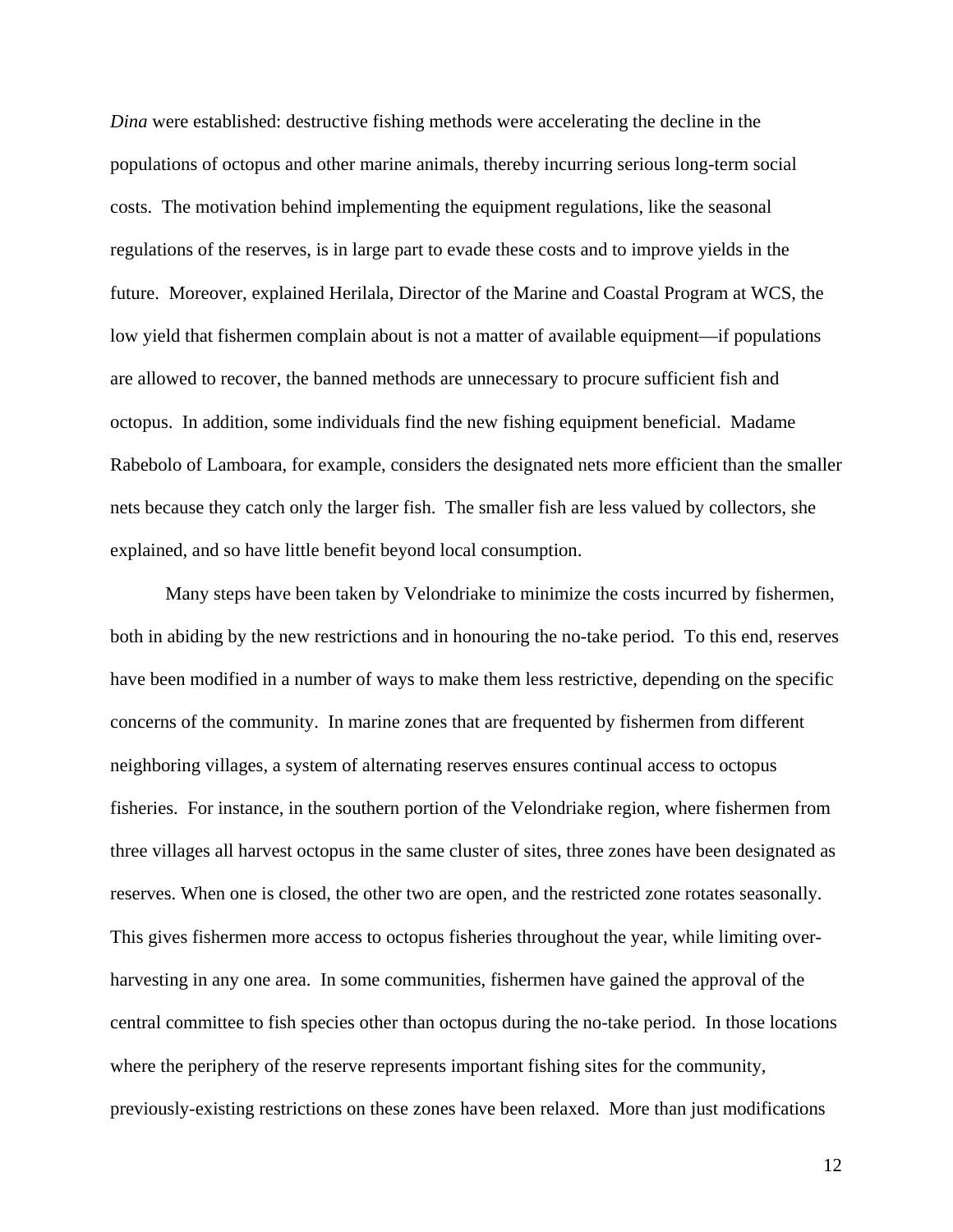to the reserves, WCS and Velondriake worked together with Copefrito and Murex to negotiate a price increase for the two initial days after the opening of all reserves. This not only makes the reserves more profitable for the fishermen, but is intended to show gratitude to the fishermen for the sacrifice they have made in the previous weeks (Dominique).

While these and other initiatives are designed to maximize the profitability of participating in Velondriake's program, the community benefits are diminished by two main factors: violation of the *Dina*, and over-fishing during the opening days. Every community reported the existence of what is referred to as "stealing"—or breaching of the *Dina* established by the village. These include fishing illicitly during the no-take period, or continuing to employ banned fishing methods. A number of villages, including Lamboara, have hired a guardian to prevent such activity during the no-take period. According to the *Fokontany* president of Lamboara, M. Rabebolo, as well as a number of other informants in that village, the frequency of these violations rendered the community's second reserve a failure. While it is impossible to discern the number of violators and the affects of such activity on the ultimate productivity of the reserve, these accounts suggest that they can in fact have significant social costs.

For those who have honoured the no-take season, the reward for their sacrifice can be significantly diminished by over-harvesting on the opening days. Anticipating the high yields, fishermen from neighboring villages, as well as boats from as far as Morombe to the north and Ifaty to the south, flood the scene. An estimated 240 pirogues were present on the opening day of the initial NTZ in Andavadoaka (Roger). Such intense harvesting has repercussions for the local octopus population, potentially reversing the progress made during the months of closure. Referred to by some fishermen as a "*blanchit de la terre*", this phenomenon has been identified as a major reason why heightened yields are so short-lived after the opening of the reserve (Ella and Jean, Harris). Furthermore, with so many fishermen present, the benefits of the reserve are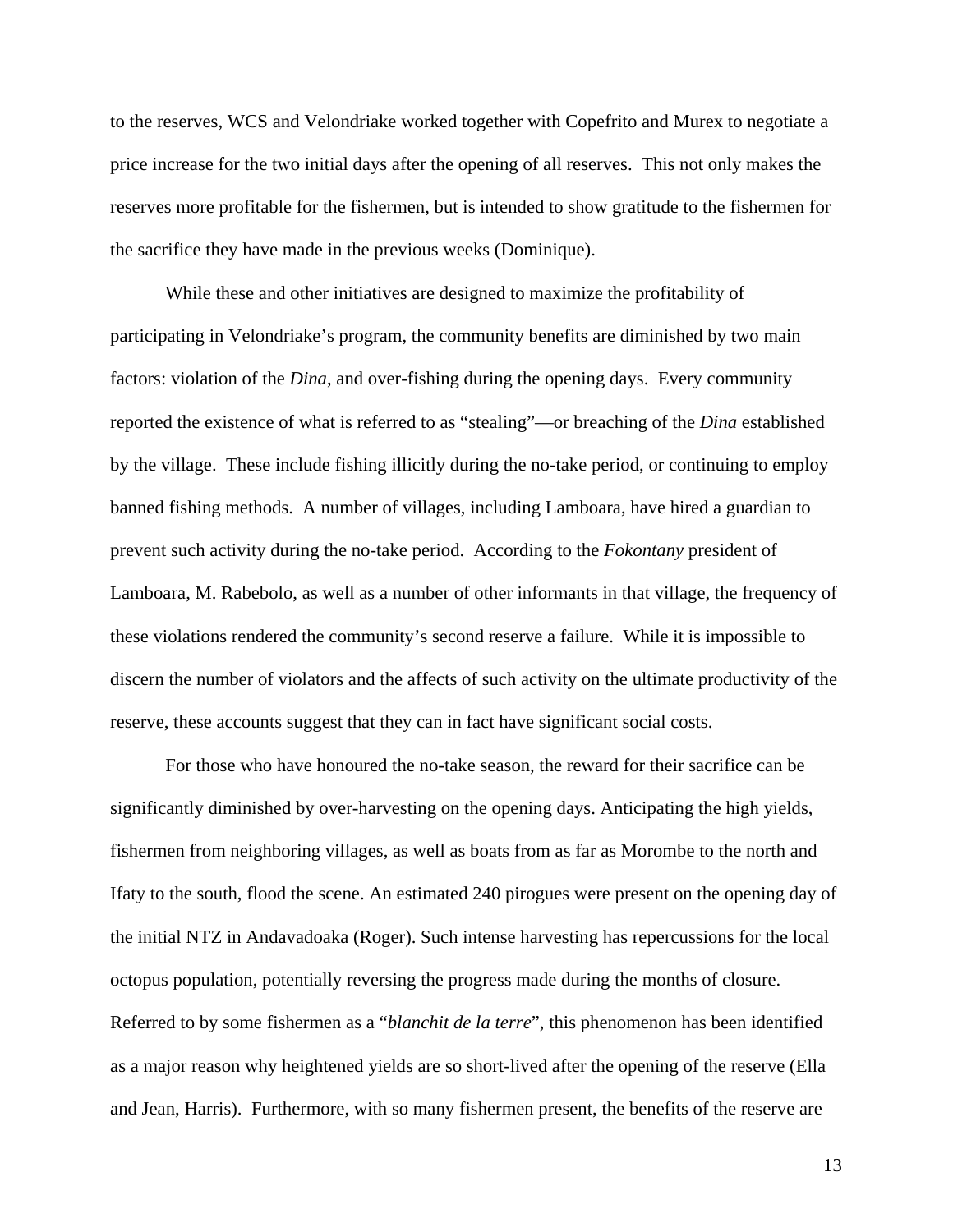spread thin, diminishing the returns for the members of the community who have borne all of the costs. In response, the local fishermen may lose motivation to preserve in the future. This was acutely felt in Belavenoke, a village in the northern portion of the Velondriake region, where, according to the fishermen Rio, the community has chosen to abstain from the establishment of future reserves (Rio).

Recognizing these critical obstacles, the Velondriake committee has made efforts to prevent local and migrant fishermen from descending upon neighboring reserves, and to discourage violation of the *Dina*. All reserves are closed and opened simultaneously to prevent overcrowding at any one location  $(Roger)^1$  $(Roger)^1$ . Penalties for violations of *Dina* have been agreed upon by local communities, and all villagers are encouraged by the central committee to act as enforcers of the local law, and to confront perpetrators from both in and outside of the community. While community enforcement is commendable in theory, in practice, family and friendship ties discourage "tattle-telling" within the village (Velondriake Conference). Furthermore, law-breakers are often migrant fishermen from outside of the jurisdiction of Velondriake. In this case, the community is encouraged to send a letter to the appropriate fishing authorities in Morombe or Tulear if verbal warning proves ineffective. The communities have had little success, however, in repelling outsiders. To this end, the president of Velondriake is working with the authorities in Morombe to broadcast messages over the radio, informing fishermen of the existence of the association, their *Dina*, and the penalties that can be expected if these laws are violated (Roger).

<span id="page-13-0"></span>With further efforts to improve the functioning of the reserves and enforcement of the *Dina*, the benefits of preservation will outweigh the social costs in the long-run. While individuals may incur private costs in changing their equipment and forfeiting revenues during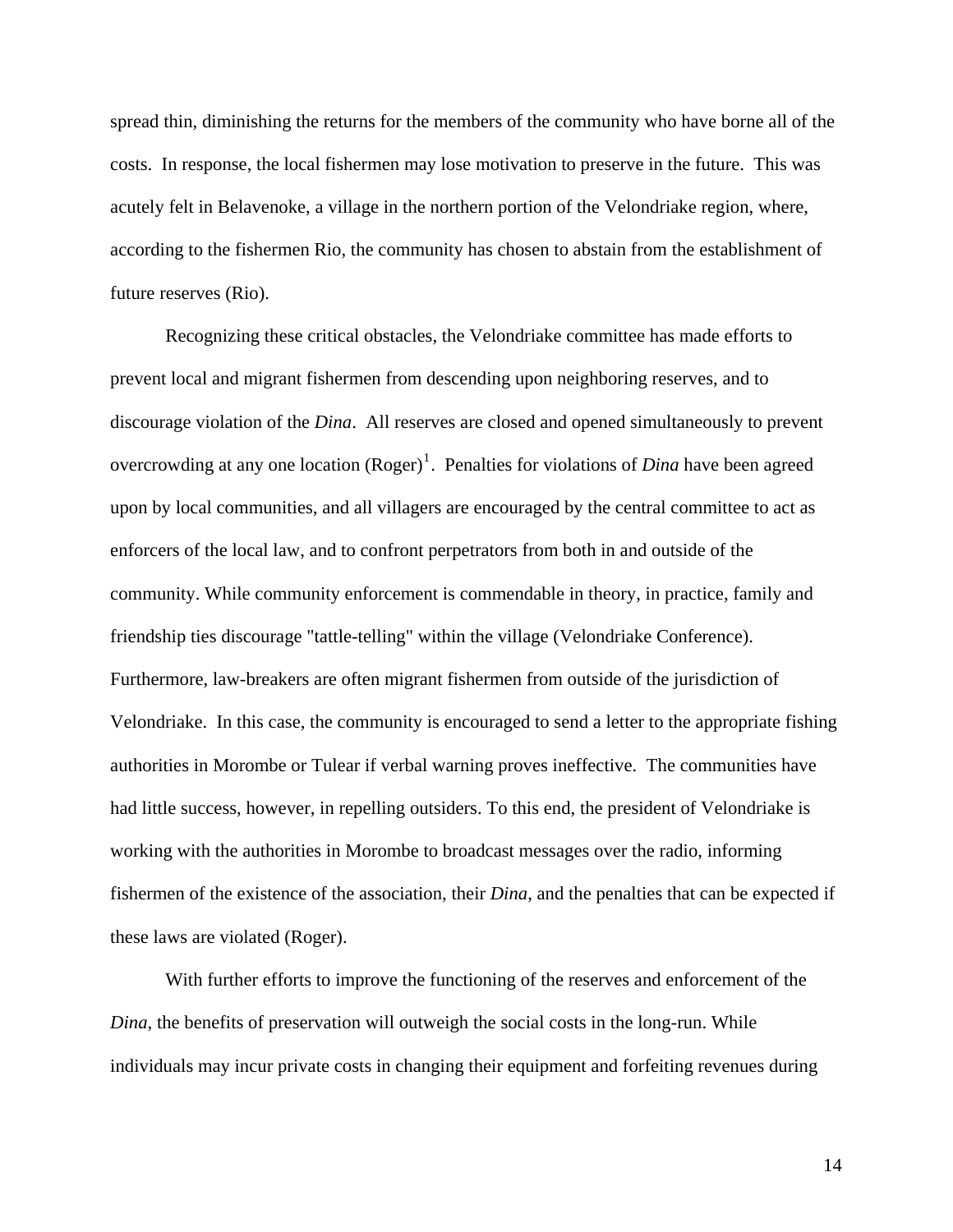no-take seasons, these are merely short-term in nature. By contrast, the preservation of marine species is an enduring benefit that more than makes up for these losses. Perhaps most telling is the continued and growing voluntary participation of villages in the region. While there are those who disagree, the majority of informants consider the reserves profitable and the *Dina* necessary to secure this success. Clearly, an on-going and in-depth study is necessary to monitor and assess the impacts on the local economy over time as the community-based management efforts continue and expand.

### **Changing Tides: Community Perspective and Social Implications**

In the villages of Velondriake, fishermen have changed more than their nets and modified more than daily routines. Due in large part to the efforts of Velondriake, the community has begun to embrace the idea of preservation, and for some, the notions that logically follow: longterm investment and planning for the future. In the traditional Vezo understanding, the ocean represents an unlimited resource, and to fish from this abundant supply is the almost heavenlyordained right of the fishermen. Long-term planning is meaningless in this paradigm, as daily needs are always satisfied. The objectives of Velondriake's efforts are understood by many to be merely a temporary restraint on this exploitive behavior, allowing octopus and other species to increase in quantity and size before they are again depleted.

Beyond this simple interpretation, however, a more profound change in attitude is evident in a smaller but still significant proportion of interviews: a shift from short-term to long-term thinking. When discussing the importance of preservation, Francois, a fisherman of Lamboara, made the eloquent analogy of depositing money in a bank account. More than the transient gains of the opening days, he described the reserves as an investment intended to ensure the welfare of

 $\frac{1}{1}$  $1$ . This excludes reserves on an alternating schedule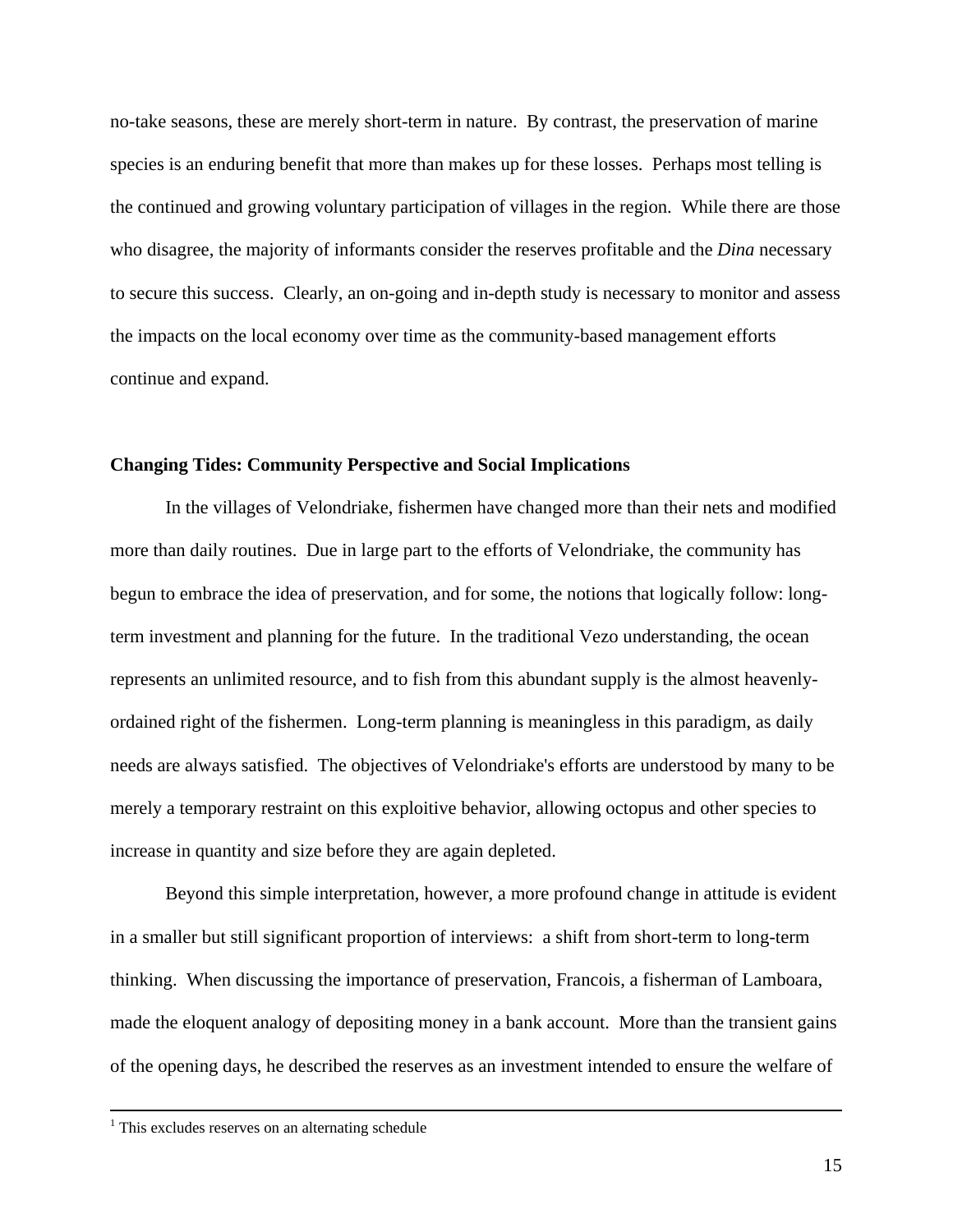future generations. This same concept was repeated by a number of fishermen and fisherwomen, often even by those who were dissatisfied with the personal gains they had made from the reserves.

For the people of the Andavadoaka region, this sentiment reflects a more fundamental shift in cultural perspective regarding marine resources, and the fisherman's relationship with the natural word. This notion was perhaps first shaken by the accelerated decline in marine life, particularly extreme in the past few decades, challenging the idea of an inexhaustible sea. Thinking back to his youth, Thomas of Salary, where preservation has not yet been established, remembered how fishermen would return from the sea with an abundant and diverse catch. Yet now, even with much more advanced fishing equipment at their disposal, many return emptyhanded (Thomas). The educational campaigns of Velondriake have helped provide fishermen with an alternative conception of the ocean. In this new paradigm, the sea is a limited resource, and can no longer be depended upon to provide for future generations. Instead, this responsibility lies in the hands of the living.

Perhaps most powerful in affecting this change in perspective are the results that the fishermen have witnessed first-hand. Before the opening of the initial NTZ in Andavadoaka, many fishermen were wary of the notion. In the rural communities, deviations from traditional practices are not easily accepted unless the end results are fully disclosed and the consequences understood. Yet after the success of Andavadoaka, the inhabitants of Belavenoke "did not hesitate" to establish a reserve explained Rio, a fisherman in from that village (Rio). In this case, the phrase "you have to see it to believe it" truly applies: it was only when the reports of 5, 10, 20 kilos of octopus in a day reached the surrounding villages that these communities sought to follow suit, and join the Velondriake association.

Much of Velondriake's success must be credited to the cooperation and commitment of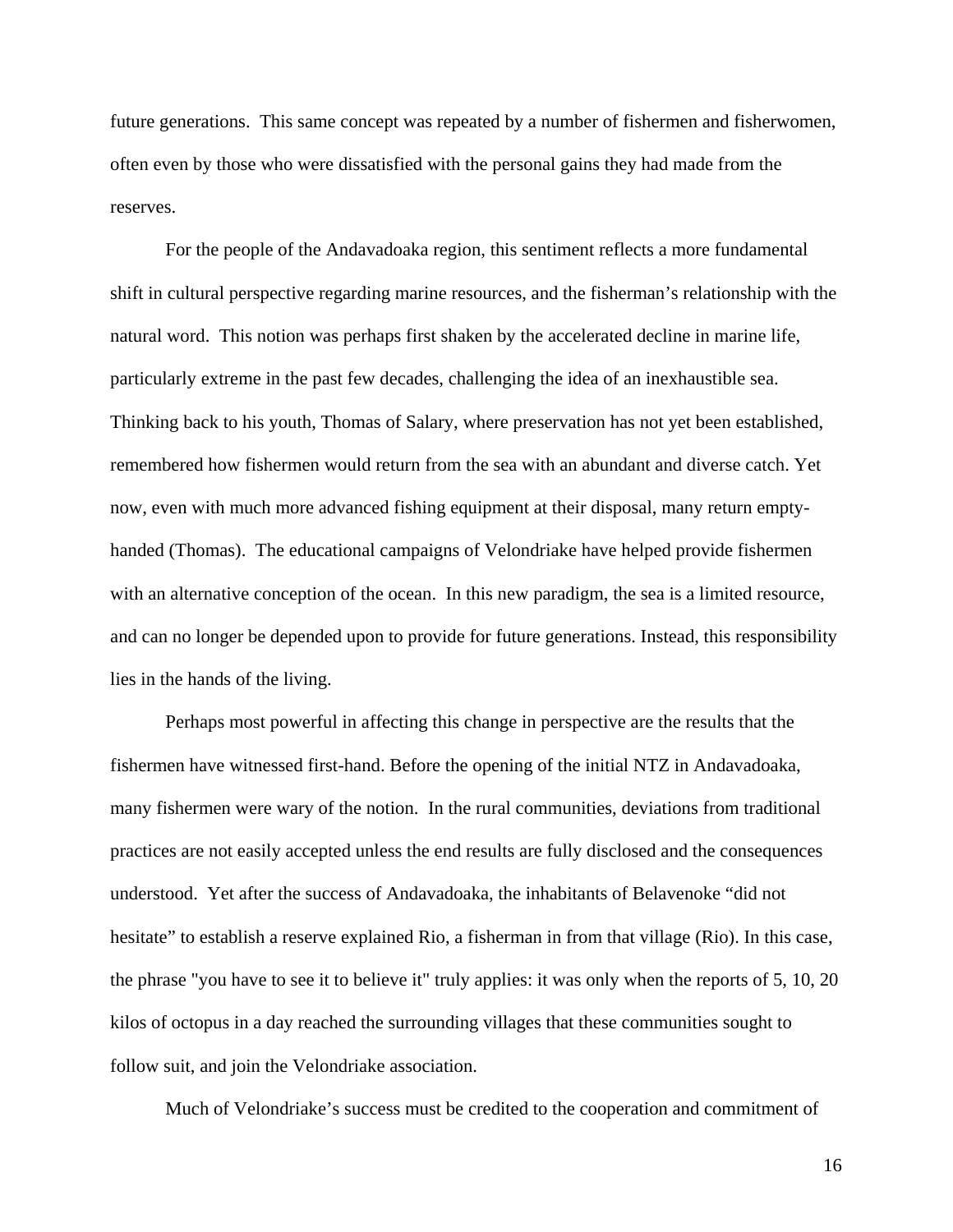the individuals in each participating village. It is the community members who choose to establish a reserve, and who collectively make all decisions regarding the timing and location of the NTZ. Most importantly, they bear the responsibility of ensuring the integrity of the preservation efforts by creating and upholding *Dina*. The group-oriented mentality that is a fundamental component of Vezo culture, as well as the larger Malagasy society, has greatly facilitated this type of community-based resource management. Firstly, a structure and format for community-based decision making already exists in the concept of the *fokontany*, the smallest political unit in Madagascar. Assemblies of the inhabitants of the *fokontany* are traditionally called to address local issues, and all present are expected to voice their opinions. It is in these assemblies that the community can create local law, which has been successfully extended to encompass issues surrounding marine preservation. Because laws are created from the bottomup, instead of imposed by an outside authority, *Dina* possess a legitimacy that state-enforced laws do not. Secondly, respect for authority, highly valued in Vezo culture, lends weight to the environmental-awareness and educational campaigns carried out by the central committee representatives in their respective villages. Local representatives are esteemed by the community just as any locally elected official would be, and many informants give them credit for dissuading the population from using destructive fishing methods, such as *laro* and *valibato*. The third critical element of Vezo culture that facilitates the functioning of the association is that individuals are expected and willing to make personal sacrifices for the general good of the community. Informants typically evaluated the reserves in terms of overall community benefit, rather than personal gain. As Berny of Lamboara explained, while he would prefer not to have reserves in the future, he lends his support to Velondriake because he is aware of the positive results they have brought to others in the village (Berny). "One must support what is good for the community," echoed Tsiazafo of Tompolo Ve.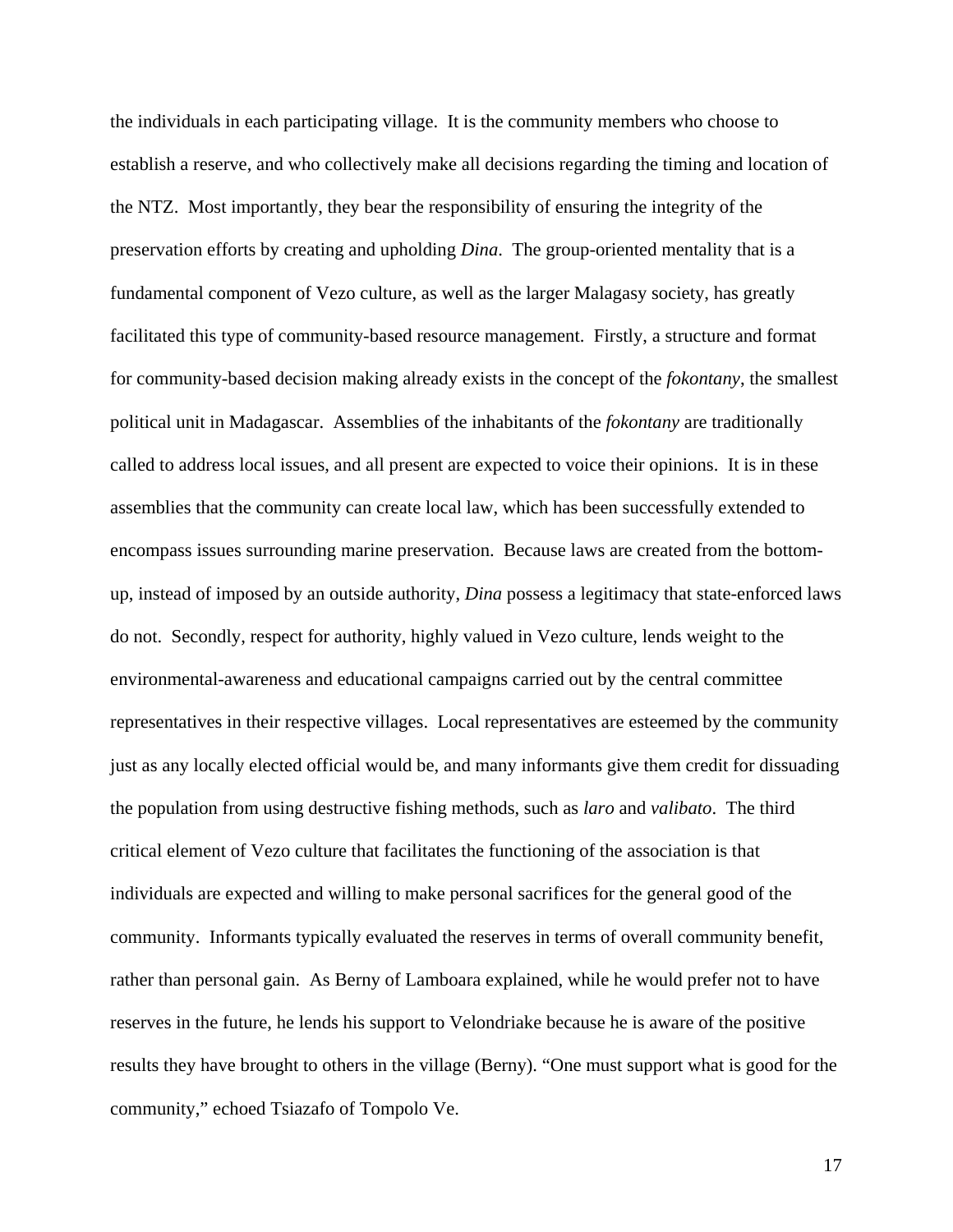The same group mentality that enables the association to be accepted and applied can also undermine the objectives and integrity of community-based management. While any community undertaking requires a degree of personal sacrifice for the welfare of the group, the legitimacy and durability of their activities also depends on the honest input and commitment of every participant. The pressure to comply with community decisions is strong enough that many individuals are compelled to lend their support to the establishment of a local reserve, for example, when they themselves may not be in favor to the initiative, as illustrated by the sentiments of Berny. Time and time again, informants indicated or declared outright that their opinions were irrelevant. Withholding his own thoughts, Leonard of Tompolo Ve offered only that the reserves are the decision of the community, so "one should not oppose the idea." If individuals do not feel they play an active role in decision-making, and that their opinions do not affect the outcome, commitment to community preservation initiatives and motivation to abide by and enforce *Dina* may be diminished. Moreover, if community members do not express themselves freely, the association cannot obtain the honest feedback and uncensored criticism they need to effectively improve and expand their programs.

The notion that personal opinions are irrelevant also stems from the misconception that the policies of Velondriake are being imposed on the community. Misunderstanding the nature of the community-based association, a number of villagers are under the impression that power lies in the hands of the local representative, the central committee, or even "vazaha" organizations, by which they are likely referring to the NGOs WCS and BV. As a result, the role of the community is deemed to be minimal or non-existent. Others believe that the state is enforcing the NTZs and equipment regulations. This may reflect a misunderstanding of the future Marine Protected Area, which will give the preservation zones established by Velondriake official recognition and legal status, but will leave the community still fully in charge. Those who have misunderstood the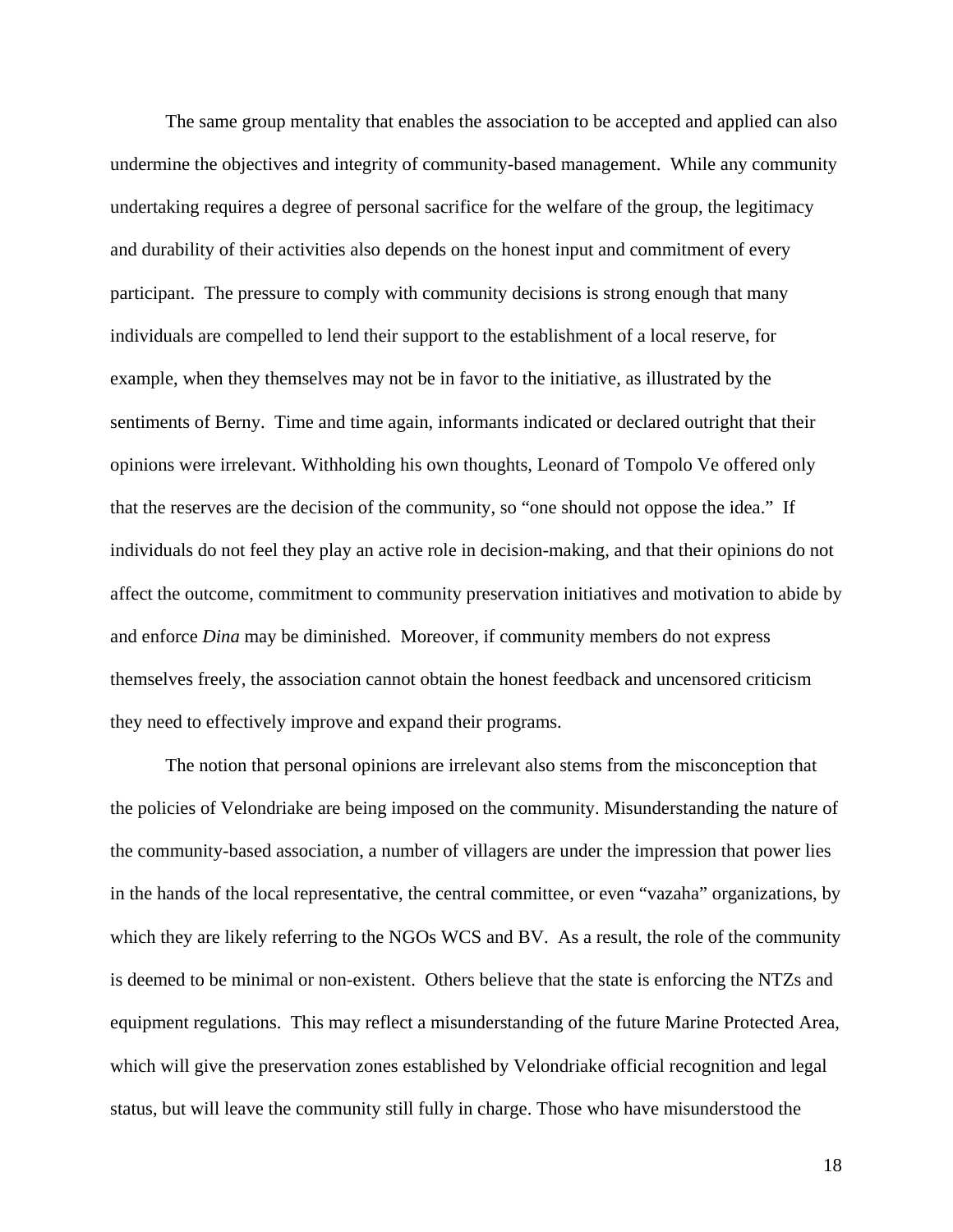nature of the association as such are not necessarily displeased—according to Hery, a young mother in Lamboara, the value of the reserves must not be doubted, as the state never acts in a way that is not intended to benefit the people. However, misguided conceptions reveal a gap in communication between the central committee and the villagers that can distort the objectives and intentions of the association. In one of the more extreme examples, Raminosoa, an elderly woman of Tompolo Ve, asserted that the local representative together with the central committee in Andavadoaka dictate all decisions regarding the reserves. According to her, the local representative has withheld aid given by the association and intended for the community. Despite the community's discontent, she lamented, the village has no power to re-elect a new representative, as these posts are appointed in Andavadoaka. This account was not relayed by other informants in the Tompolo Ve, and so is assumed to be inaccurate—either a gross misunderstanding or perhaps a rumor. However, as this woman's report illustrates, it is important to dispel the notion that preservation is being imposed, and help villagers understand that they themselves compose the basic unit of the association. The program of the Velondriake, it must be known, depends on their own initiative, and is not in the hands of any outside force.

Moreover, the woman's accusations of a corrupt representative demonstrate that where communication is incomplete, mistrust of the association is quicker to take root. Maintaining good relations with the villagers is often a delicate matter: in the village of Belavenoke, a simple misunderstanding has tarnished public opinion of the association. After organizing an event at the request of the association, the community was offended when in return they received only a tshirt and a photograph (Charles). The community members believe it was the committee who failed to deliver, while in truth the event was held for the filming of a documentary on the Vezo people, and it was the film crew who bestowed the inadequate gift (Roger). Unfortunately, misunderstanding, and likely rumor as well, has fuelled general hostility towards Velondriake in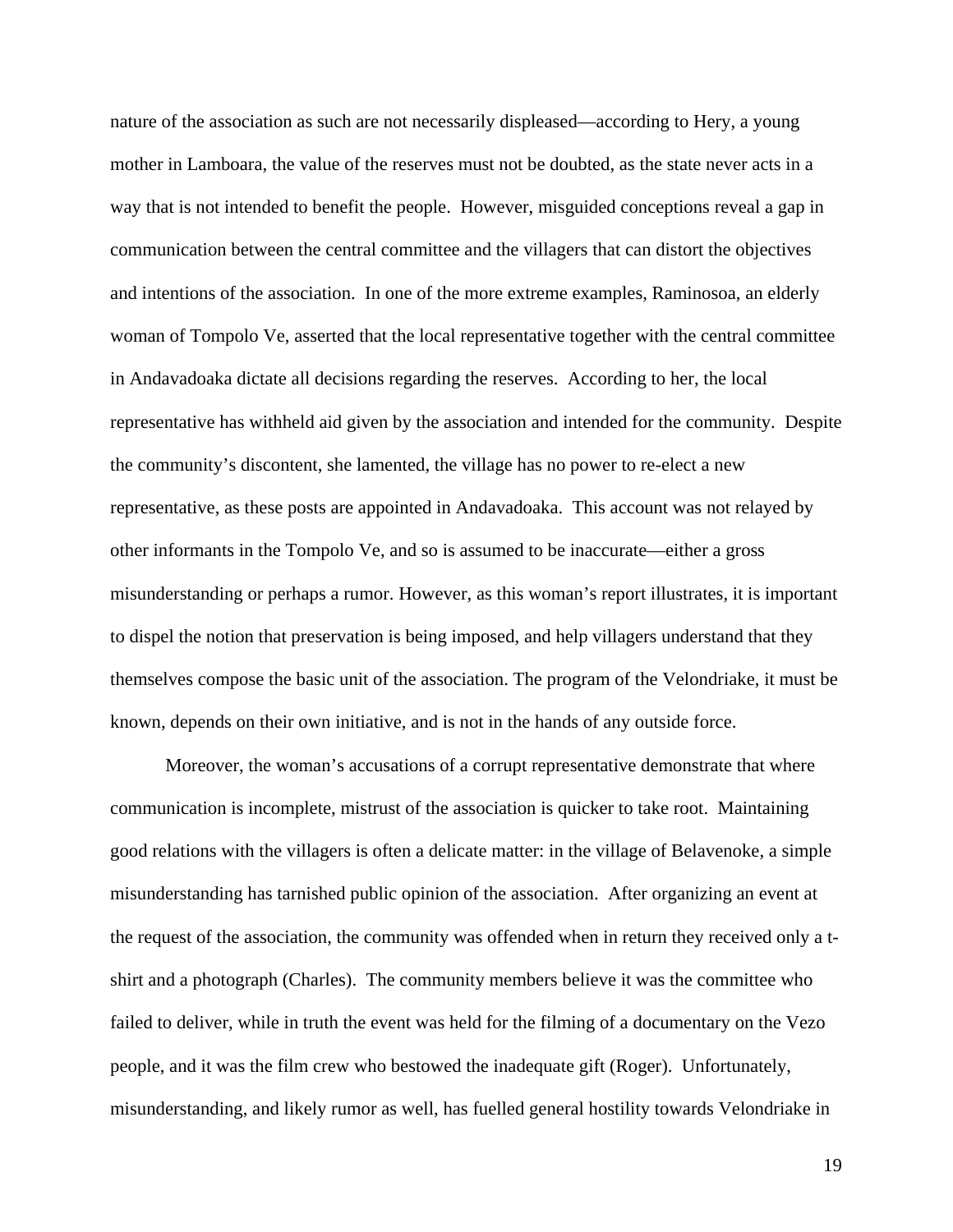this village. This mishap only emphasizes the importance of maintaining clear lines of communication between the association and the community. Moreover, simple gestures can clearly go a long way in shaping the community's attitude, be that for better or worse. Celebratory events, such as the parties held upon the establishment of a new reserve, are a way to show the communities gratitude for their participation, thereby building confidence and trust. This has helped motivate plans for a large party to kick off the official commencement of the MPA, discussed at the November conference in Andavadoaka.

Doubt in the abilities of the association to deliver on promises and address community concerns is perhaps the most common source of tension between the villagers and the committee. As previously discussed, participating in Velondriake's program is perceived by villagers as taking a risk and making a personal sacrifice. As such, communities feel entitled to some sort of compensation in return. If they are expected to follow *Dina*, Julian of Andavadoaka insisted, the association must provide the proper nets the correct equipment to those without. They are prepared to sacrifice for the three months of the NTZ, but "Velondriake must think of the people", and supply food aid during this period of time, explained Helen of Lamboara. In their most recent survey, local representatives collected feedback from villagers, who were given the chance to express their needs and concerns. In discussions with informants, requests for fishing equipment and food aid were the most common demands, among many others. On one hand, the survey gave villagers confidence that the association takes their needs into account. However, while most informants feel that Velondriake listens to the concerns of the population, they expressed little confidence that their demands would be met. If the association wants the community to continue lending their support, warned a fisherman of Belavenoke, they must address the needs and concerns that they voiced (Charles). Whether it is practical or even appropriate for the association to fulfil the given requests, in asking the question, they have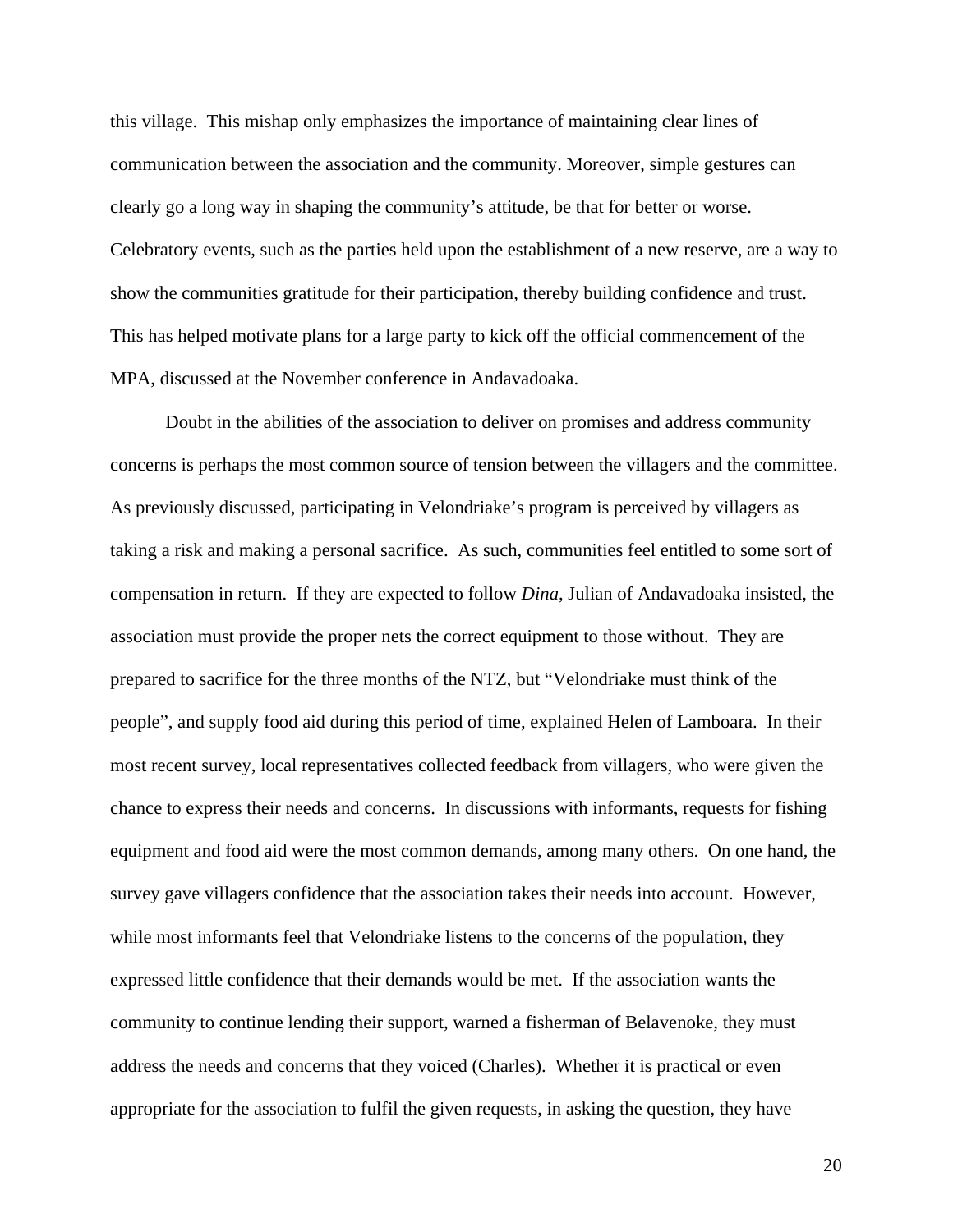certainly created the expectation of delivery.

Although most informants expressed overall satisfaction with the programs and policies of Velondriake, there is certainly a significant amount of disapproval, stemming from a variety of real and perceived issues. As discussed, violations of *Dina* during closure and over-fishing by neighboring and migrant fishermen have convinced many that preservation just does not pay off. While this dissatisfaction concerns tangible results, for some, disapproval goes deeper: a number of informants indicated that they consider Velondriake's regulations an infringement on the fishermen's traditional practices and habitual fishing domain. "The ocean is our field," explained a fisherman in Lamboara, and to limit access to the sea is equivalent to confiscating the land of a farmer (Berny). More than just the economic repercussions of such an encroachment, restrictions and regulations pose a threat to what some consider the inherent rights of the fishermen. Moreover, deviations from traditional fishing practices are often regarded with suspicion, and blamed for a continued diminution of marine populations. While some informants suggested the new methods were simply unnatural, others insisted that they were contrary to the will of God (Elsa). According to one fisherman, God was responsible for the relative failure of the second reserve because he was not pleased to have all of his marine animals gathered together and killed at once at the opening of the first (Edward).

While these types of deeply-rooted ideas may be difficult to change, continued educational efforts on the part of the association can help fishermen to better understand the objectives of Velondriake. Community debriefings on the progress of the reserves and development projects can help villagers feel more integral in the program, and more proud of the results. Critical to maintaining public support, the association must also continue efforts to increase the utility of the reserves and ensure the enforcement of the *Dina*. And it is through the participation and input of the community members that representatives can identify the problems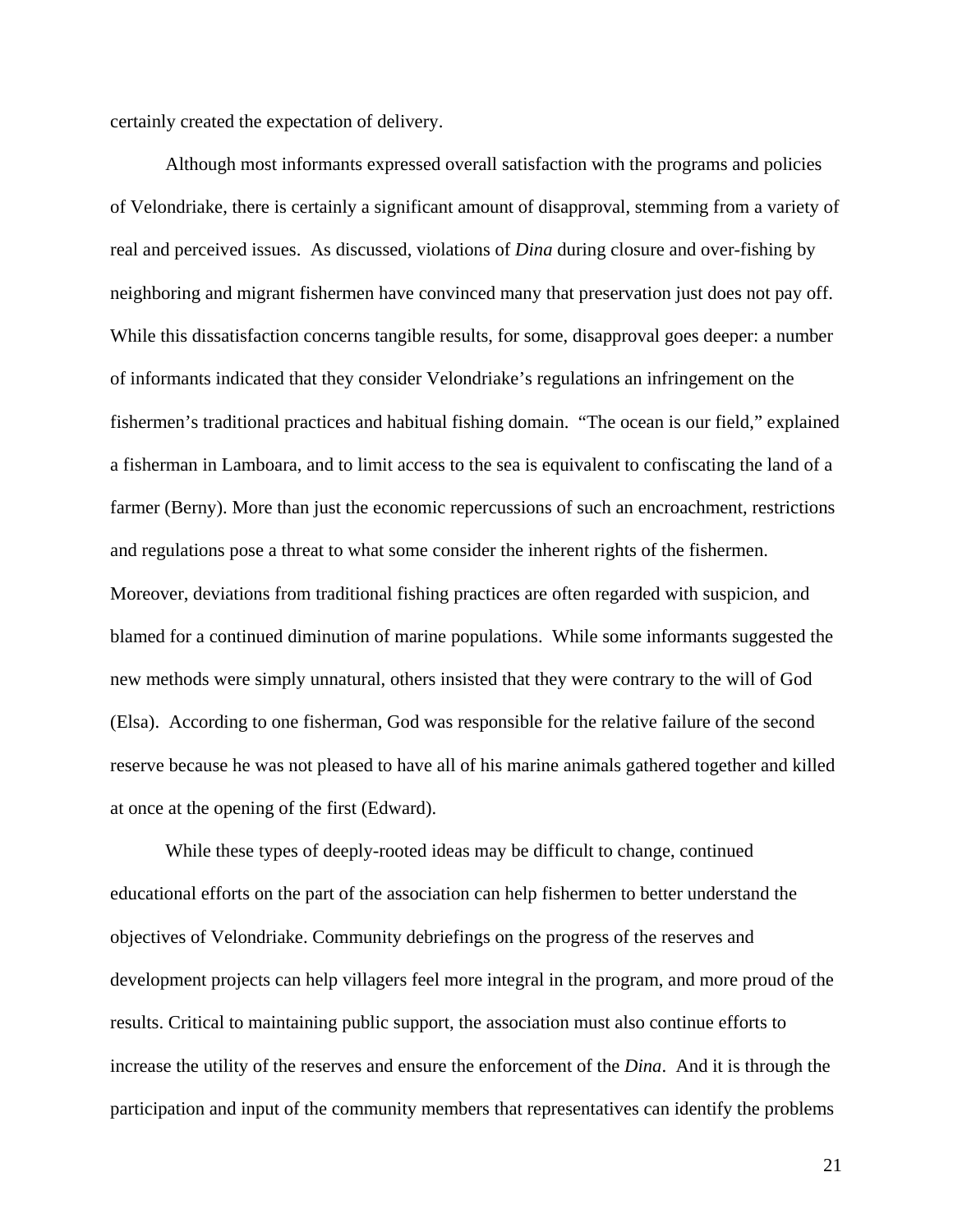and obstacles that exists, and design innovative ideas for improvements. The recent community survey conducted by the local representatives and presented at the conference is an essential step in creating this kind of dialogue. The findings must now be carefully reviewed and considered in the initiatives of the association. Whether community requests are granted or not, they certainly need to receive a response of some sort. Furthermore, periodical and more in-depth surveys of this kind should continue in the future.

### **To Live with the Sea…but Make a Living: The Future of Velondriake**

Without a doubt, the livelihood of the fishermen of the Velondraike region depends on the health of the marine life they harvest. In fact, fishing is the principal source of income for 71% of the population (Harris). While this necessitates the careful management of marine resources, it also points to the more fundamental weaknesses of a local economy without income-generating alternatives. Even with preservation efforts in place, as long as poverty persists and economic activities remain limited, fishermen will be compelled to exploit the sea, and likely at a rate that is unsustainable for the marine ecosystem. Moreover, factors beyond the control of communitymanagement, including population growth, climate change, and seasonal variations may continue to contribute to marine ecosystem degradation. In short, preservation is not enough to ensure the future wellbeing of the population. Accompanying preservation, efforts must be made to seek viable alternative economic activities. Diversifying the economy can help to decrease pressure on fisheries and increase the financial security of the population, particularly in times of low yields or unfavourable fishing conditions. Moreover, overall development of the region in areas of health, education, and transportation can help to ameliorate the overall quality of life.

 Recognizing the need for rural development in the area, the Velondriake association has begun to address issues outside the realm of marine resource management. The association has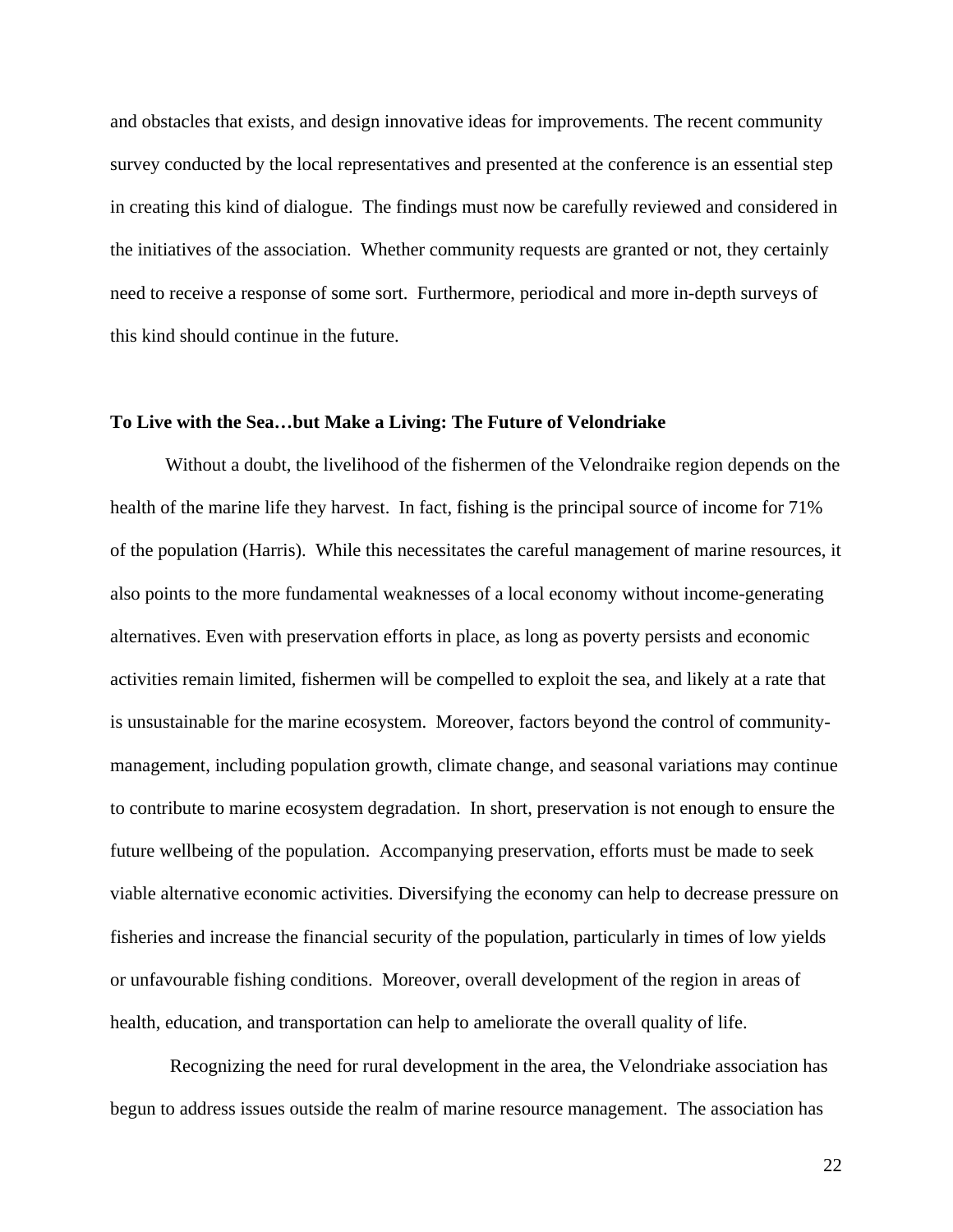<span id="page-22-0"></span>successfully secured two grants to this end with the assistance of WCS and BV. The Andavadoaka community intends to use the Equator Prize to bring solar and wind-powered electricity to the town<sup>[2](#page-22-0)</sup>. The second grant, furnished by the United Nations Development Program, has made 35,000 USD available to the Velondriake association, pending on acceptance of a viable project proposal. Put forward by WCS and accepted by members of the central committee at the conference in June, this money is to be used to generate electricity as well, but in the form of biogas. This particular project was proposed as a way to address a number of community priorities at once. More than acquiring electricity, these include increasing tourist traffic and growing fruits and vegetables, which are unsuited for the dry climate and littoral soil. Trash collected to fuel the production of biogas will leave the beach cleaner, attracting tourists. The biogas itself will provide electricity, and the waste products will be used to fertilize a botanical garden, where produce can be grown (Herilala).

 While this idea seems remarkably well-suited to the needs of the community, it is not clear that it will be accepted and successfully applied in practice. Unfortunately, the processes behind biogas were not fully understood by representatives at the time the project was voted upon. According to the representative of Lamboara, it was only at the most recent Velondriake conference that the details became clear (M. Rabebolo). This was confirmed by, Velondriake representative and President of the *Fokontany* of Tompolo Ve, one of the villages selected as a potential site for the project. The President explained that frankly, he does not foresee villagers readily accepting the notion of "cooking their meals with their neighbors' waste." Here again, the concept of "see it to believe it" is applicable, as villagers are unwilling to accept a project that requires a significant change in behaviour before the consequences are clear. Yet unlike the

This grant proposal was written before the formation of the Velondriake association, and therefore the project involves only that village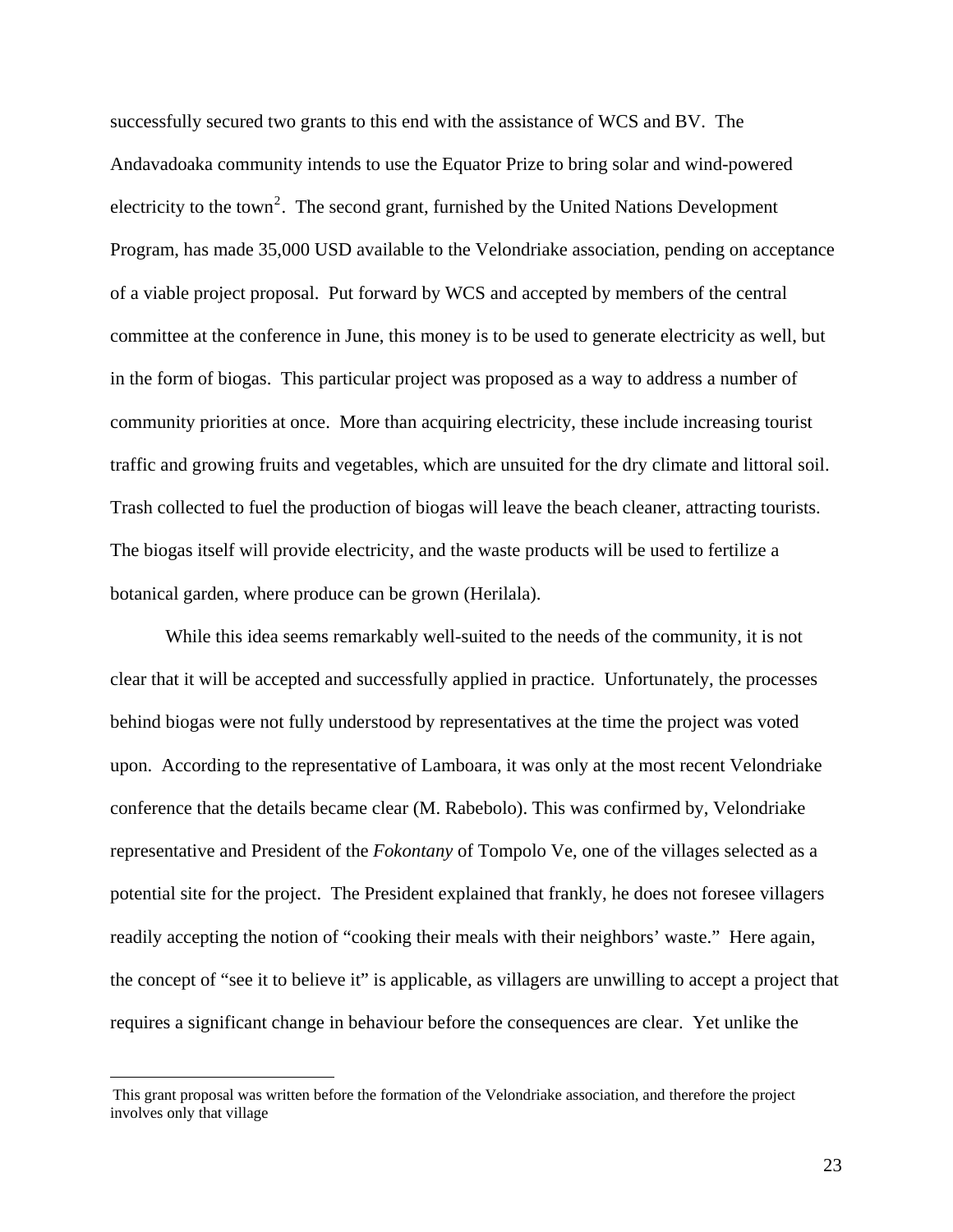NTZs, where positive results quickly dissipated initial reservations, many doubt public opinion will come around to biogas, even with demonstrations and educational efforts. Moreover, the association risks damaging public opinion by pushing a project that clashes with village life and cultural norms, and straining relations between the central committee and an unwilling population. The potential difficulties surrounding this initiative illustrate the importance of choosing projects that not only address community needs, but that corresponds to the lifestyle and attitude of the people. Without a doubt, representatives should have a full understanding of the project details before decisions are made. More importantly, better use must be made of the intimate knowledge local representatives possess regarding community attitudes and social norms.

 As part of its development agenda, Velondriake has also begun to take on women's issues. Although husbands and wives typically pool their income, men and women sell their catch to collectors separately. In Vezo society, the woman is traditionally in charge of household budget and makes decisions regarding food, education, and medical expenditures (Herilala). Therefore, more than providing additional cash-flow, increasing the productivity of women may have positive repercussions for child education and wellbeing. These efforts can also help to valorise women's position in an otherwise patriarchal society. While women manage family expenditures, their contribution to household income is more narrowly defined than that of a man. As explained in the most recent conference, octopus harvesting by men at high tide often leaves few animals for the women who follow when the tide is low. Ernestine, a local Velondriake representative in Andavadoaka, expressed her delight that this important women's issue was addressed by the central committee, who even recommended banning of high-tide octopus harvesting altogether. Along with falls in octopus catch, depleted sea cucumber populations represent another issue pertinent to fisherwomen. This is particularly limiting during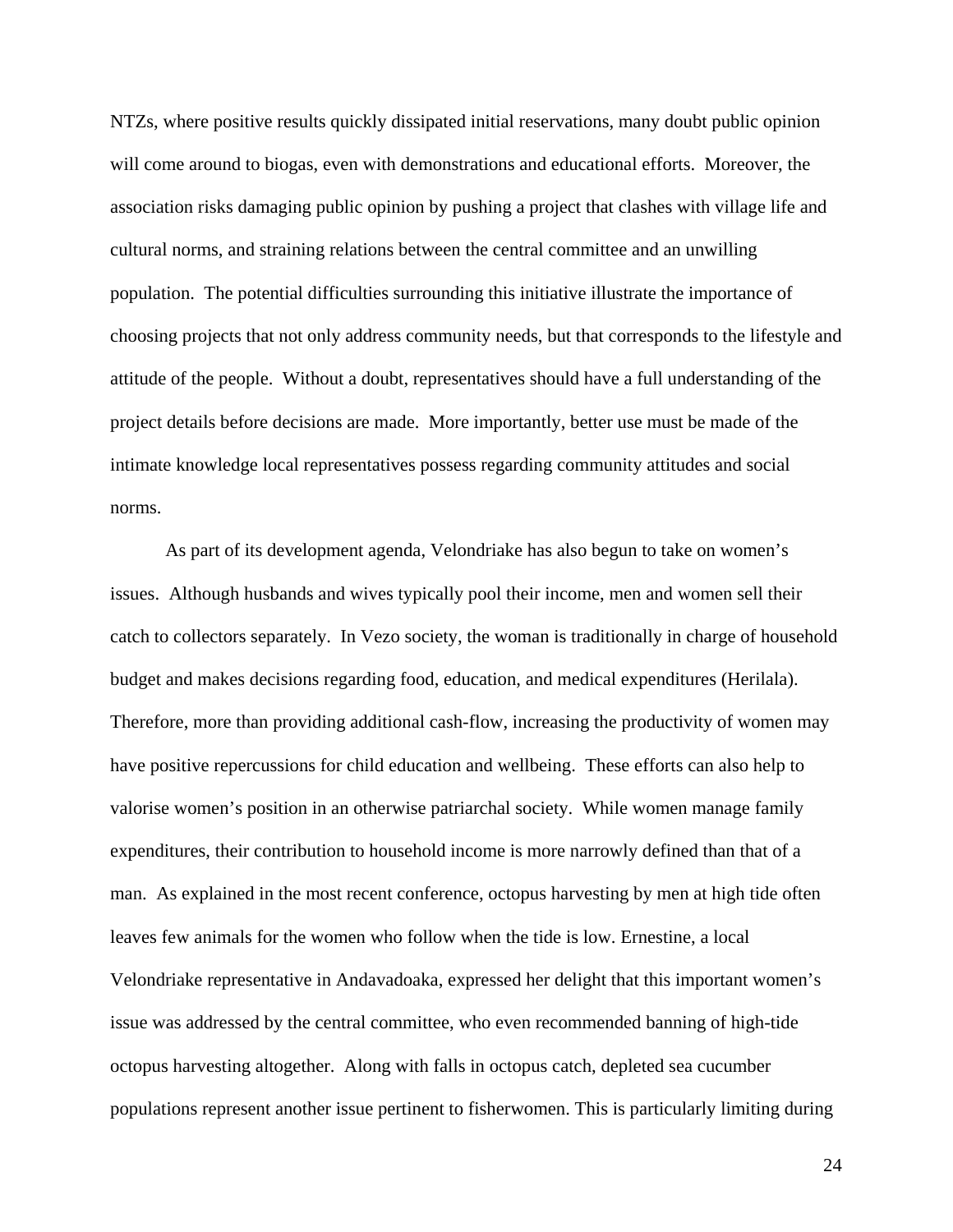the closure of octopus reserves: whereas men can line-fish, dive, and reach fishing zones only accessible by pirogue, women are limited to sea cucumber collection. In response, many communities are establishing sea cucumber reserves. Working in conjunction with BV, the Andavadoaka women's association has created one such sea cucumber reserve, or sea cucumber "farm", in a near-by sea-grass habitat. Aqualab, an aquaculture research organization based in Tulear, has provided the women with young sea cucumbers, and Copefrito has signed an agreement to buy the adults from the participating women when they are harvested ("Blue Ventures…").

Much of a women's day is spent "at home with nothing to do", explained Madame Lydia, the future president of the women's association in Salary," as they waiting for low tide. To this end, Velondriake lends its support to a number of women's associations with the aim of providing women with a supplementary source of income. In Andavadoaka and Lamboara, the participating women make embroidery and baskets to sell to tourists at the Coco Beach hotel in Andavadoaka. According to members, participation is steadily growing, the women find eager buyers amidst the steady and growing trickle of tourists that make the trip up from Tulear (Viviane). Vola of the Blue Ventures team is working to find a way to sell these handicrafts in Antananarivo, where they can earn a higher price (Annie). This expanded market, along with funds to buy the necessary materials, machines and a space to work, could improve the livelihoods of the women involved.

 If Velondriake is to continue to take on issues of rural development, namely the diversification of the local economy, the strategies for improvement must be considered within the context of the region*.* The economy of the Velondriake region is constrained by two main factors, its isolation and its natural climate. The first factor limits the potential for alternative endeavours as well as the existing fish-based economy. A day's drive over a road in various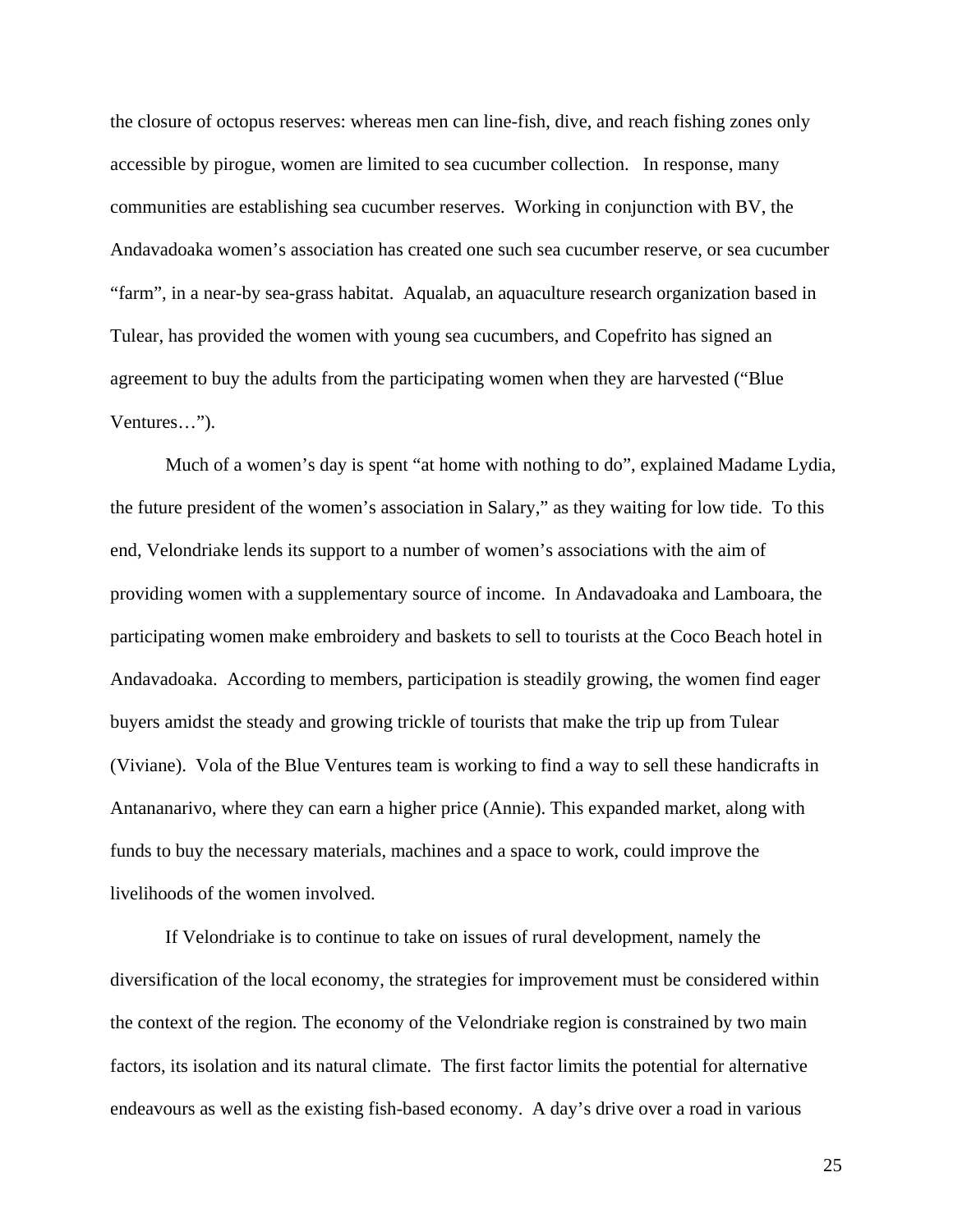states of disrepair, or a nearly 200 km journey from Tulear along a coastline with frequently unfavourable winds, the fishermen have extremely limit access to the merchants and markets of larger towns and cities to the north and south. The taxi-brousse from Tulear that formerly served Andavadoaka has modified its service, and now goes only as far as Salary. Those with the means, generally local store-owners, collect dried products from the fishermen and bring them by pirogue to Morombe or Tulear, or collectors from these towns travel along the coast to buy from the villages. As such, fishermen are forced to work through middlemen—perhaps even a series of middlemen—to get their dried seafood products to distributors, exporters, or consumers. Each intermediary takes a cut of the product's final market value, reducing the profit made by the fishermen (Dominique). Moreover, fishermen are frequent victims of exploitation at the hands of collectors who for example, may use intentionally faulty scales, or deduct "gas money" from the prices of the product (Dominique, Ella and Jeanie). Copefrito and Murex are the only consistent collectors of fresh seafood. Although their presence in the region has increased prices, first with the arrival of Copefrito, and then again with the entry of Murex as a competitor, most informants agree that this gain has been concurrent with increases in the price of living, if not completely negated by the fall in average catch (Colonel Robert, Charles).

 In addition to restricting the current economy, the isolation of the region renders a number of other potential activities unfeasible, and limits the services and commodities available to the population. As one travels south along the littoral corridor towards Tulear, the state of rural development seems to be a function of distance from the city. Closer to Tulear, Vezo communities supplement fishing with herding livestock, raising mostly cattle and goats. While the Velondriake region could potentially support livestock as well, the animals could not be transported to a market for sale. Zebu and goats are impractical for other reasons as well: purchasing an animal of this sort requires an initial investment of capital that is just not available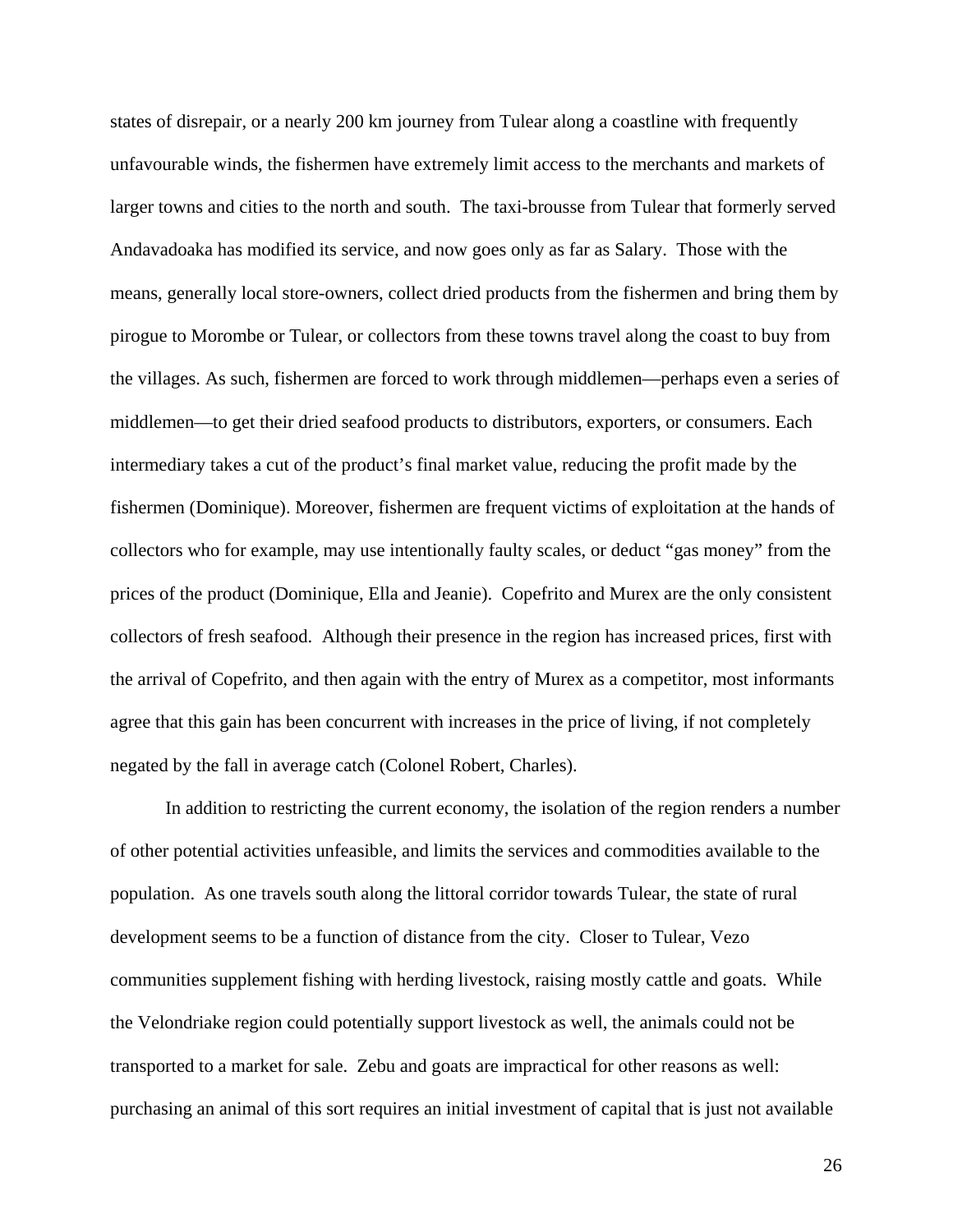to the vast majority of villagers of the Velondriake region. In addition, cattle-raising attracts banditry. Even without significant numbers of livestock, Andavadoaka has been victimized by these brigands in recent years, while neighboring regions where cattle are more abundant have become increasingly destabilized and dangerous (Beatrice).

Agricultural activities are also impractical in the Velondriake region, as the climate and soil is unfavourable to all but a limited range of crops. Theses are namely sweet potatoes, manioc, and are grown by for local consumption only. Unlike the more fertile regions to the north, rice cultivation and other large-scale agricultural operations are simply out of the question. Again, even if the climate allowed it, transportation of the products to a market would be impractical. The region's isolation affects the flow of goods in both directions: just as villagers cannot get their seafood easily to markets, many basic commodities from outside the region are rarely available to them. By contrast, Salary has a covered-market selling fruits, vegetables, meat, and other products that rarely make it to Andavadoaka, and are practically non-existent in the smaller surrounding villages. Many of the provisions found in Salary are brought overland by taxi-brousse or other vehicles (Tiana, Mirana). Interviews with inhabitants of Salary revealed that the taxi-brousse, although too expensive for most villagers, enables the flow of more than just foodstuffs and commodities. Tiana explained that the taxi-brousse is used to transport sick people, and to visit family who live in other parts of the country, while others indicated it enabled villagers to conduct small business exchanges in the larger towns. In this way, transportation provides opportunities for interactions between people that do not exist to the same extent in Andavadoaka.

In view of these various limitations, what types of activities are viable in Andavadoaka and surrounding villages? Having considered all of the restrictions discussed above, Colonel Robert of the Civil Division of the Malagasy army concludes that aviculture is the most viable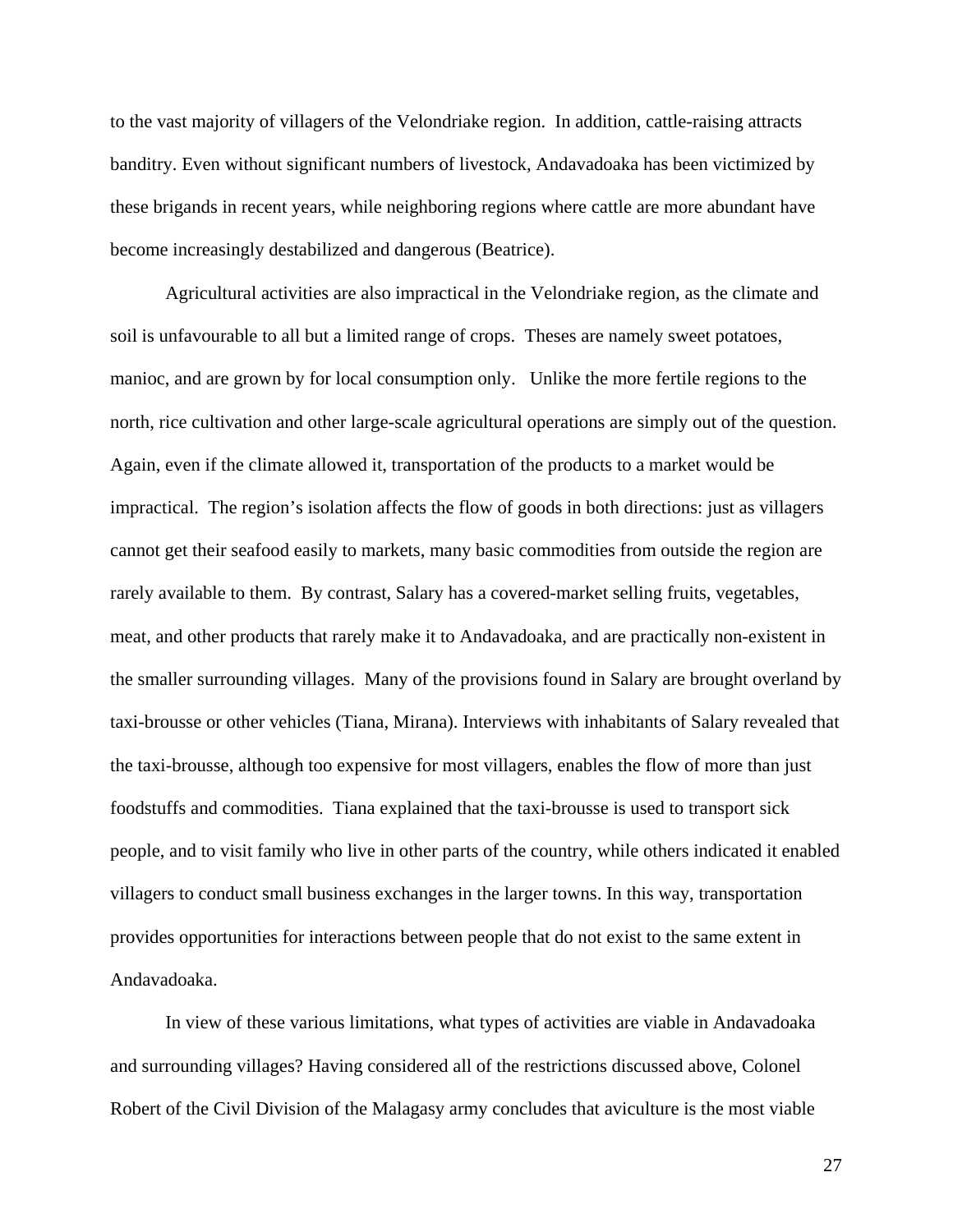solution. Unlike cows or goats, poultry does not require an insurmountable initial capital investment. More importantly, their market price is a realistic sum for local consumers, and for the seller, provides a fast and practical cash flow to gratify a family's short-term needs. In this way, he argues, aviculture offers the perfect supplementary source of income for the three months of the cyclone season, from December through March, when catch is difficult to find and the weather conditions restrictive. The Colonel is currently raising chickens on a small parcel of land in Salary, both to demonstrate the potential benefits of chicken-raising to the villagers, and with the intention of distributing three animals to each household in the near future. Within a year of this distribution, he insists, these three chickens will have multiplied to 500. In return, each family will give back two of their animals at the end of each year so that the Colonel can continue his farm. Aviculture may indeed be a practical and profitable venture if applied in the Velondriake region. Poultry-raising is certainly not a new concept to the area, and is carried out on a small scale by a number of families. If indeed as feasible as the Colonel insists, aviculture would be expected to be already more widespread. Perhaps many individuals lack the funds or the knowledge to begin, as it was mentioned at the Velondriake conference as one of the projects which communities would like to support to implement. Poultry-raising is clearly an activity whose potential benefits and applicability need to be researched further.

While the region may be lacking in fertile soil and transportation infrastructure, it is certainly rich in natural beauty. More tourism visit Madagascar every year, and the southwest coast is a particularly popular destination. It follows, therefore, that tourism could be developed into a significant component local economy in the Andavadoaka region. A fair number of visitors already visit the area, attracted by the beauty of its beaches and the diversity of the reef's marine life. However, when asked how increased tourist traffic would affect the community, most informants expressed indifference. This is likely because the community gains little or no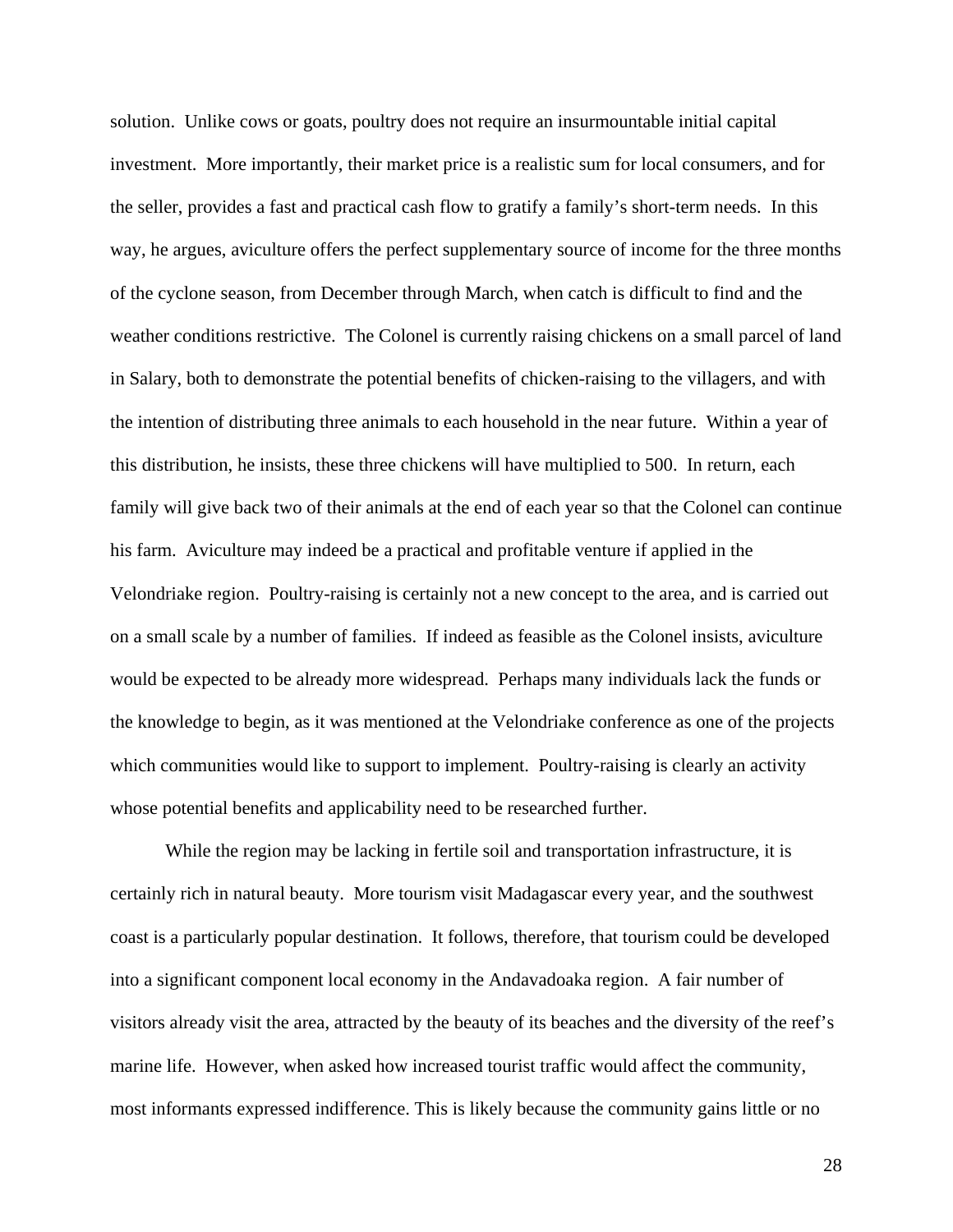benefit from these visitors, who primarily stay and dine at hotels owned by foreigners. As of now, tourists have minimal impact on the local economy, save the handicrafts they may buy at Coco Beach, and the handful of local people who have found employment at the hotels. This is not to say that no local people are making an effort to capitalize on tourism: in Andavadoaka, as evident from discussion of the biogas project at the recent Velondriake conference, the community is interested in attracting visitors by maintaining a beach pristine. A local hotelowner in the small village of Tompolo Ve, hoping to take advantage of the rising tide of tourists, is expanding and upgrading her accommodations by constructing more upscale bungalows on an adjacent plot of land. While tourism certainly has the potential to infuse the local economy, a number of obstacles stand in the way. For one, villagers are largely unprepared to provide the services demanded by foreign tourists in terms of accommodations, meal preparation, and day trip excursions—services that are available at the more luxury resorts. Moreover, large amounts of capital are needed for the construction and management of a new hotel, capital which is simply not available to local people. Recognizing the economic potential of tourism, BV has been working with the village of Andavadoaka to create a community-managed "ecolodge". If this project is realized, the whole team of Blue Ventures staff and volunteers would move from their current accommodations at Coco Beach, ensuring a year-round clientele of approximately 40-50 people. All profits from the hotel would be put into a community chest to be used for development projects chosen by the village (Garth). As this future project suggests, with assistance from an outside organization, such as an NGO, communities may be able to harness some of the benefits tourism can afford them.

While they do exist, the region's alternative economic activities are clearly underdeveloped and limited. As the coastal population grows, the number of fishermen increases year to year, while the marine species they depend on continue to diminish. The way to a better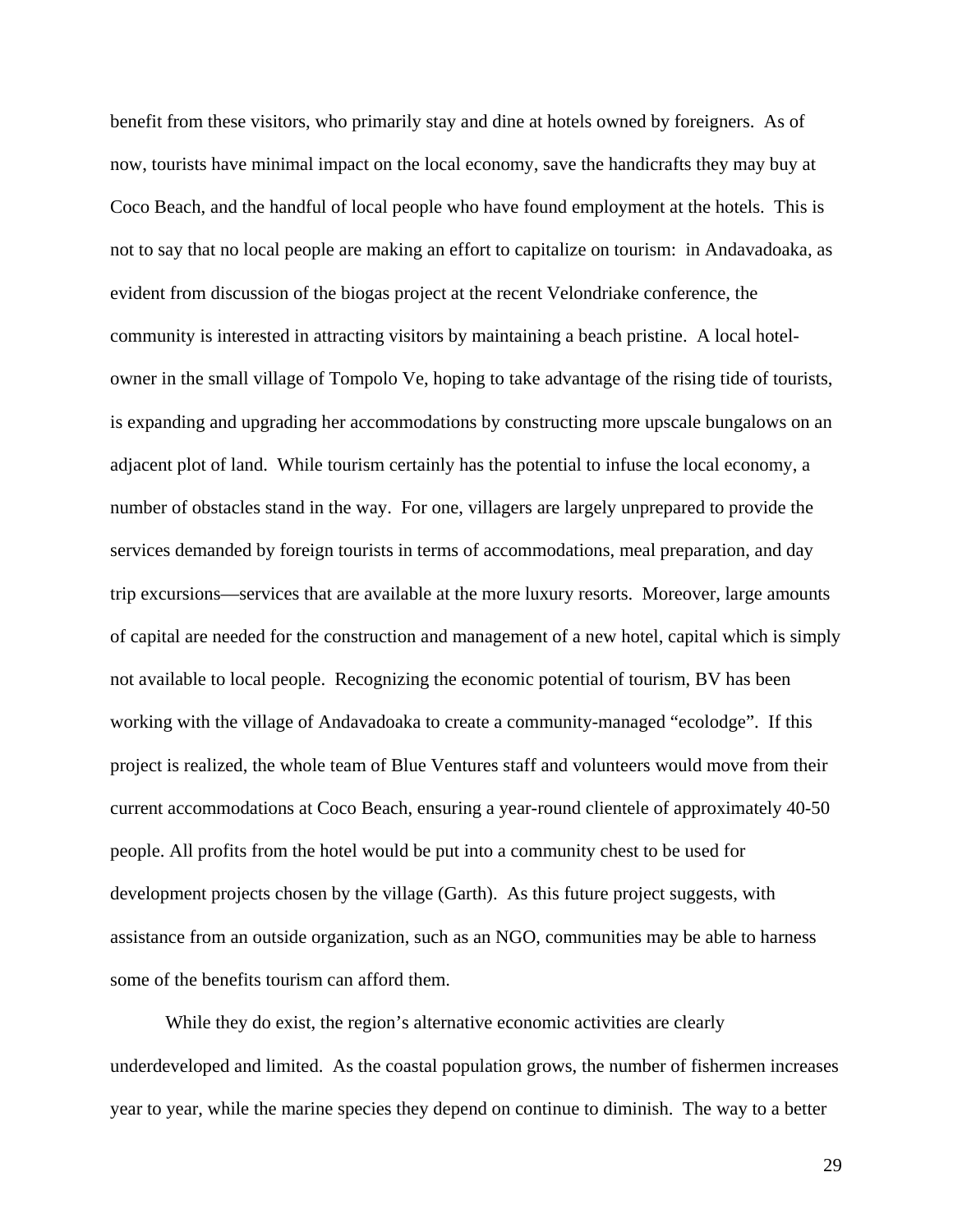life for many may be to leave their village and seek employment prospects elsewhere. However, it is clear that the region lacks the educational infrastructure that could afford the next generation the opportunities in larger towns and cities. While Andavadoaka has both private and public primary and secondary schools, parents must send their children to larger towns or Tulear if they are to complete their BAC. Yet children in Andavadoaka are at an advantage compared to most of the other smaller villages in the area. Lamboara, for example, has only one primary school, and as a private institution, many families cannot afford to give their children even a basic formal education (Alfine). In other villages, school buildings remain empty, as inadequate salaries prompt teachers to leave and seek employment elsewhere (Dany).

While the education system is largely in the hands of the state, much can be done within the community to increase the school attendance rate. School is not always a priority in the eyes of parents whose sons and daughters begin accompanying them along the reef at an age as young as 6 or 7 (Colonel Robert, Dominique). Educational campaigns can help to motivate parents and children to stay in school longer. In Ambilobe, a rural commune in the Northwest of Madagascar, a community-based, solar-powered radio station broadcasts these types of messages daily over the radio (Turner). Every day of the week, the radio show is dedicated to a different theme, including health, education, and environment, about which members of the community share related advice and anecdotes. While it is not clear that this type of project would be viable in Andavadoaka, a consistent, community-oriented dialogue of this sort could disperse information and facilitate the exchange of ideas between the villages that is otherwise limited. The Velondriake association, already a cross-roads for community interaction, can act as a catalyst in increasing these lines of communication and spreading awareness with regards to preservation and fishing-related topics, as well as also health, education, and other pertinent issues in the region.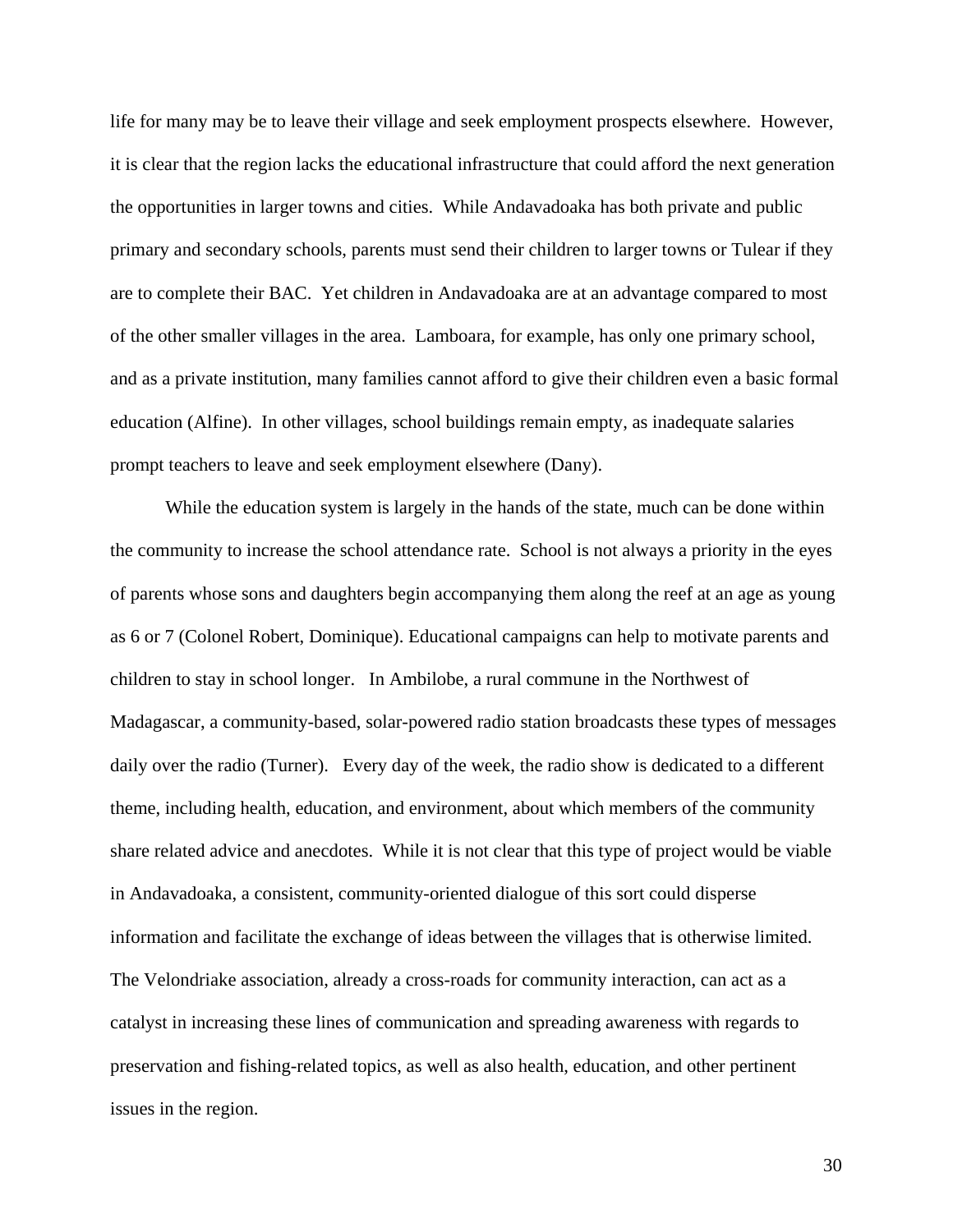## **Conclusion**:

 Old and young men of the village gathered together as Herilala pulled out four pieces of large paper and laid them out in a row. He asked the older fishermen to think back to their youth, and write down on the far left sheet of paper all the species that they used to find on a daily basis. To the far right, the men wrote all the animals currently abundant in the region, and the lists in between showed the intermediates—those fish that were sometimes or rarely caught. When they had finished, the younger men stood looking at the far left list with astonishment, and listened to the elders as they recalled how a fisherman could once fill a pirogue with fish, all in a morning's work. Which direction do you want to go, asked Herilala, towards the right or towards the left? The left, of course, the fishermen responded. That's the direction of biodiversity, the goal of preservation, Herilala explained as he recalled the experience months later, and the men came to it on their own accord. In the effort to conserve natural ecosystems, the interests of the local people are often jeopardized. However, in protecting and managing marine resources, the villages of the Velondriake demonstrate that the goals of conservation and local development can be synonymous. At the November conference in Andavadoaka, the representatives of Velondriake and the members of WCS discussed the waning role of the NGOs, as the association gains the capacity, skills, and the confidence to assume an expanding role in the community. As Herilala's anecdote illustrates, solutions are most effective when they are motivated by the community.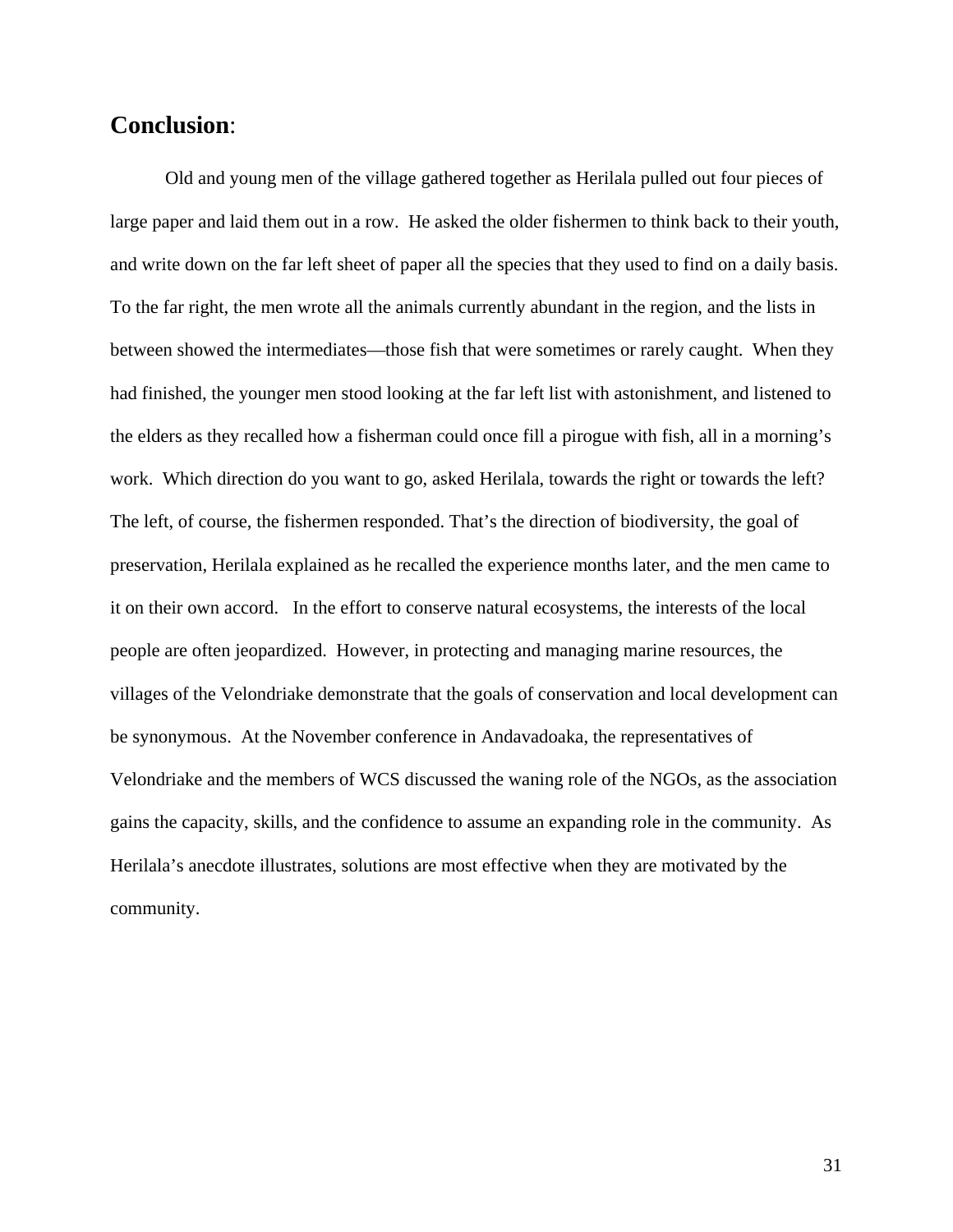## **Works Cited**

"Blue Ventures Research Update." April-June 2007. Blue Ventures Conservation. 9 November 2007. www.blueventures.org.

Danny. Personal interview. 29 November 2007.

Garth. Personal interview. 14 November 2007.

Garth. Phone interview. 5 December 2007.

- Harris, Alasdair. "The Andavadoaka Project, Velondriake—to Live with the Sea." 2006. Blue Ventures Conservation Report. 4 December 2007. www.blueventures.org.
- Randriamahazo, Herilala, PhD. Personal Interview. 13 November, 16 Novermber, 17 November 2007.

Turner, Christi. Telephone interview. 25 October 2007.

Velondriake Conference. 16-17 November 2007.

#### *Interviews with villagers:*

*Belavenoke:* 

Charles. Personal interview. 15 November 2007.

Ndira. Personal interview. 15 November 2007.

President of the *Fokontany*, Belavenoke. Personal interview. 15 November 2007.

Rio. Personal interview. 15 November 2007.

Tezinasy. Personal interview. 15 November 2007.

Zafiananay, Julian. Personal interview. 15 November 2007.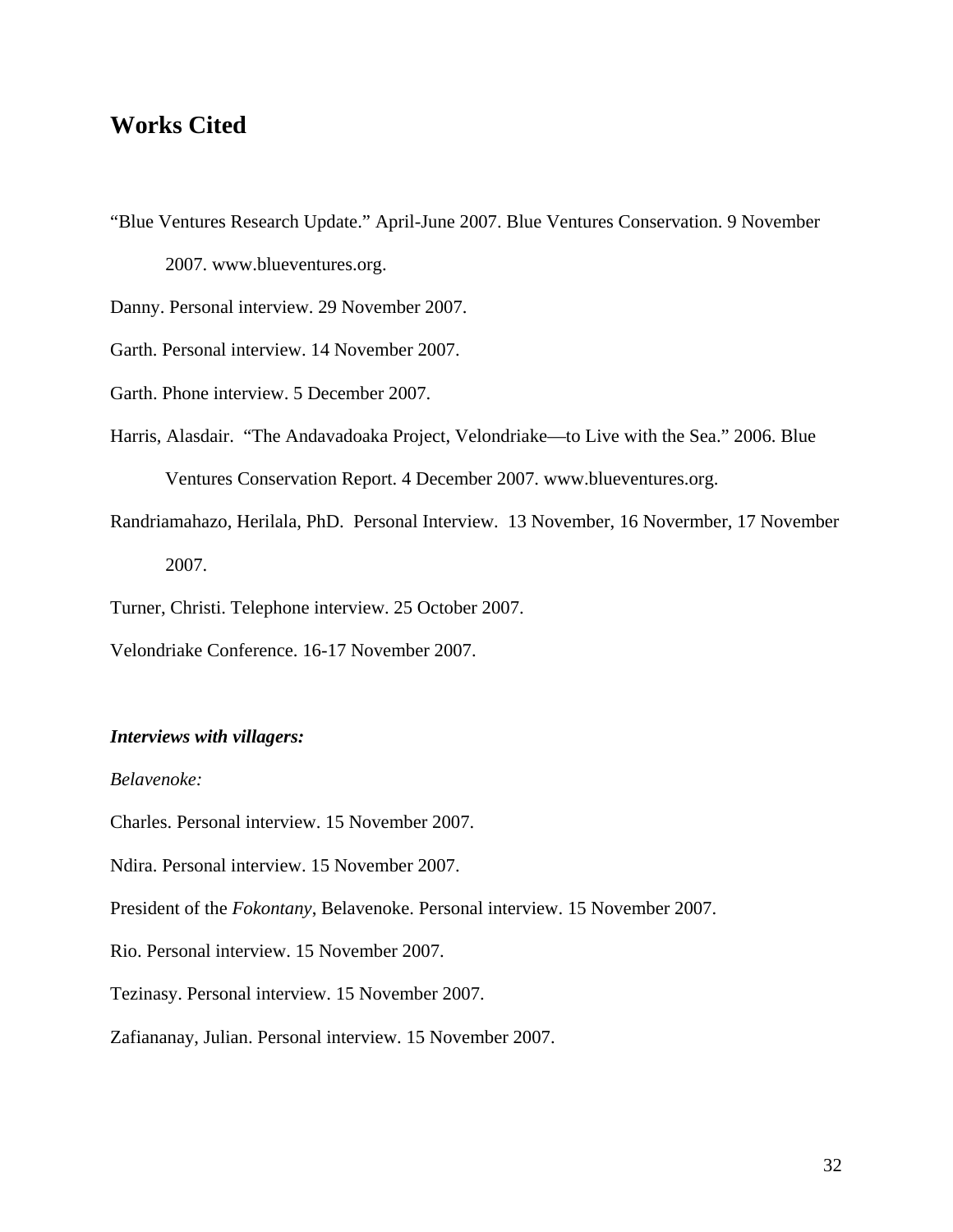### *Andavadoaka:*

Annie. Personal interview. 19 November 2007.

Beatrice. Personal interview. Personal interview. 19 November 2007.

Diny, Laurence and Julien. Personal interview. 19 November 2007.

Ernestine. Personal interview. 18 November 2007.

Jean. Personal interview. 18 November 2007.

Jeanne Larisse Personal interview. 18 November 2007.

Jeannot Maxin. Personal interview. 18 November 2007.

Kathrine and Angelle. Personal interview. 19 November 2007.

Madame Rabebelo. Personal interview. 19 November 2007.

Many. Personal interview. 18 November 2007.

Marcelline. Personal interview. 19 November 2007.

Previse Balbine. Personal interview. 19 November 2007.

Roger, President of Velondriake. Personal interview. 19 November 2007.

Viviane. Personal interview. 18 November 2007.

Zola. Personal interview. 19 November 2007.

### *Lamboara*:

Alfine, Lucia, and Loly. Personal interview. 20 November 2007.

Bernadette. Personal interview. 20 November 2007.

Berny. Personal interview. 20 November 2007.

Francois. Personal interview. 20 November 2007.

Estine, Marie. Personal interview. 21 November 2007.

Ferson, Jean. Personal interview. 21 November 2007.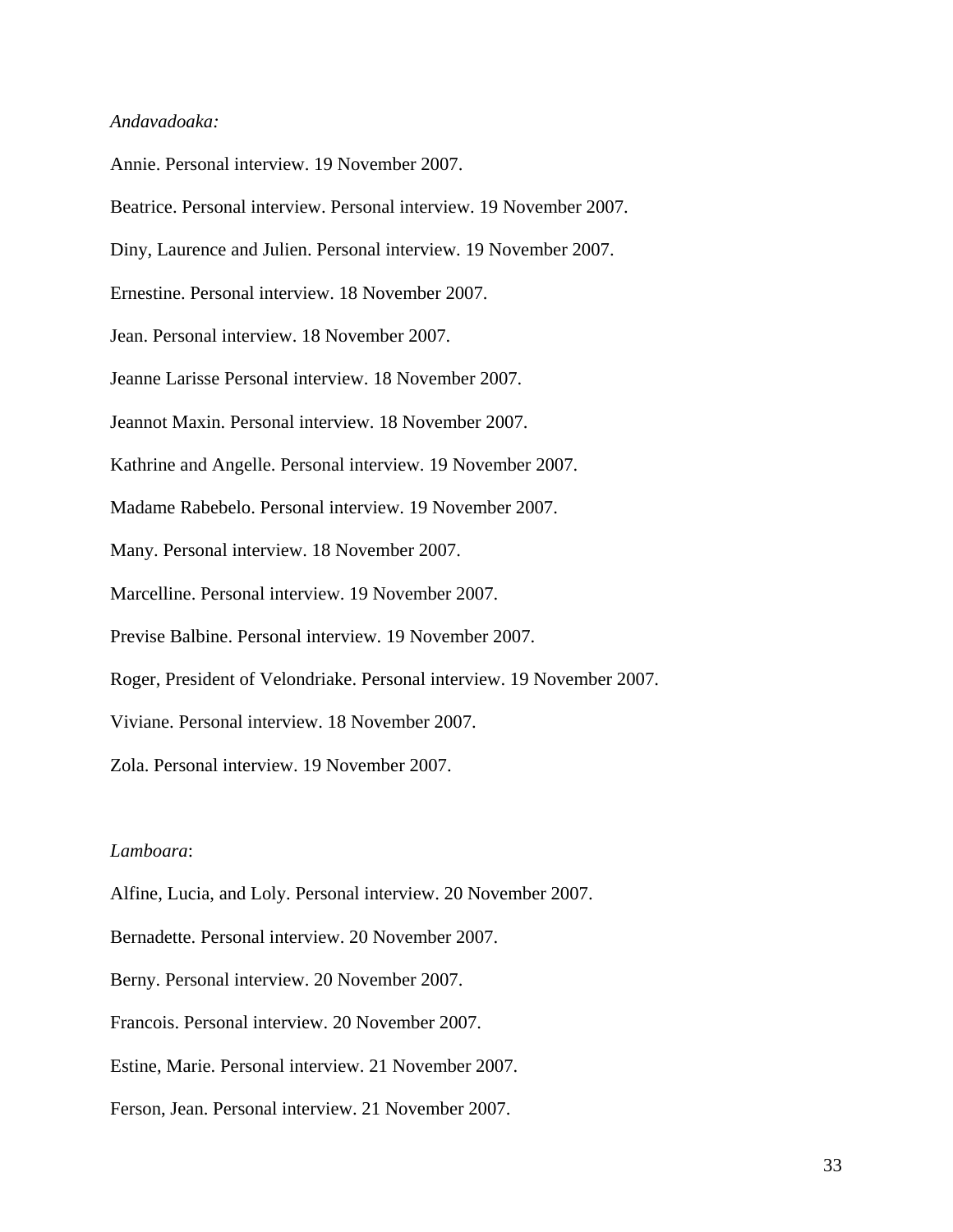Gila. Personal interview. 20 November 2007.

Helen and Zafy. Personal interview. 21 November 2007.

Hery. Personal interview. 21 November 2007.

Maudestine. Personal interview. 21 November 2007.

Meline. Personal interview. 21 November 2007.

Meliny and Katherine. Personal interview. 20 November 2007.

Miova. Personal interview. 21 November 2007.

Norodety and Mira. Personal interview. 21 November 2007.

Rabebelo, Joseph. Personal interview. 20 November 2007.

Riny Yvette. Personal interview. 20 November 2007.

Tahaky, Edward. Personal interview. 20 November 2007.

#### *Tompolo Ve*:

Badouroly, Madame Richard. Personal interview. 24 November 2007.

Bruno. Personal interview. 22 November 2007.

Claude and Yannah. Personal interview. 22 November 2007.

Dominique. Personal interview. 22 November 2007.

Eddy. Personal interview. 22 November 2007.

Edward. Personal interview. 23 November 2007.

Ella and Jeanie. Personal interview. 23 November 2007.

Elsa and Claudette. Personal interview. 23 November 2007.

Eric and George. Personal interview. 23 November 2007.

Estelle. Personal interview. 22 November 2007.

Firmeremy. Personal interview. 22 November 2007.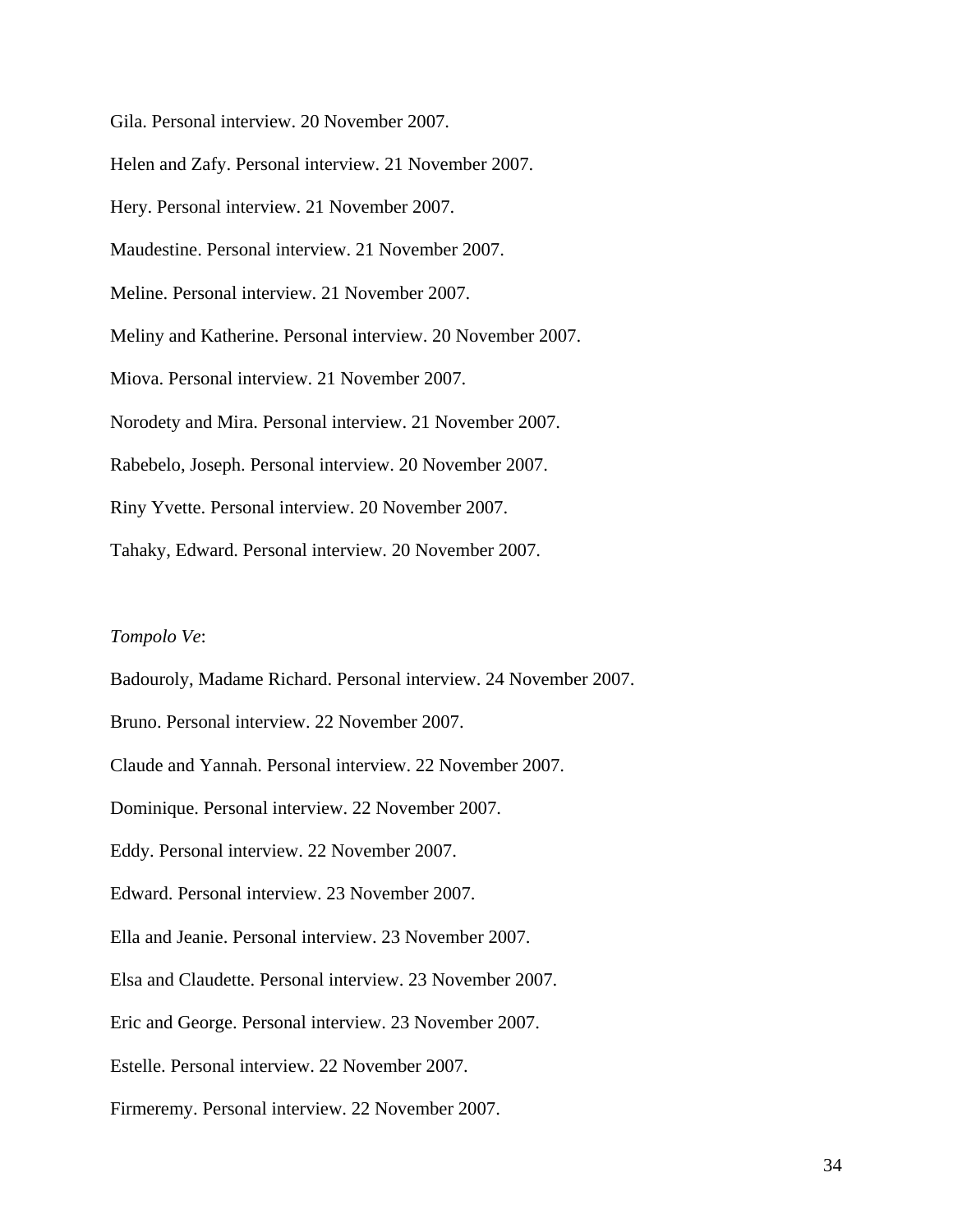Fredric. Personal interview. 23 November 2007.

Henri and Suzette. Personal interview. 22 November 2007.

Jean-Paul. Personal interview. 22 November 2007.

Leonard. Personal interview. 22 November 2007.

Lisa, Charles, and Vera. Personal interview. 23 November 2007.

Raminosoa, Olivia, and Etroit. Personal interview. 22 November 2007.

Risa. Personal interview. 23 November 2007.

Sofia and Bruno. Personal interview. 23 November 2007.

Tompolo Ve Velodriake Representative. Personal interview. 23 November 2007.

Tsiazafo. Personal interview. 22 November 2007.

### *Salary*:

Boris. Personal interview. 25 November 2007.

Colonel Robert. Personal interview. 26 November 2007.

Doude and Elaine. Personal interview. 25 November 2007.

Edward. Personal interview. 26 November 2007.

Elba. Personal interview. 25 November 2007.

Eliza. Personal interview. 26 November 2007.

Niry. Personal interview. 25 November 2007.

Nonjarakely, Coste. Personal interview. 25 November 2007.

Lilly. Personal interview. 25 November 2007.

Madame Lydia. 25 November 2007.

Mirana. Personal interview. 26 November 2007.

Thomas. Personal interview. 25 November 2007.